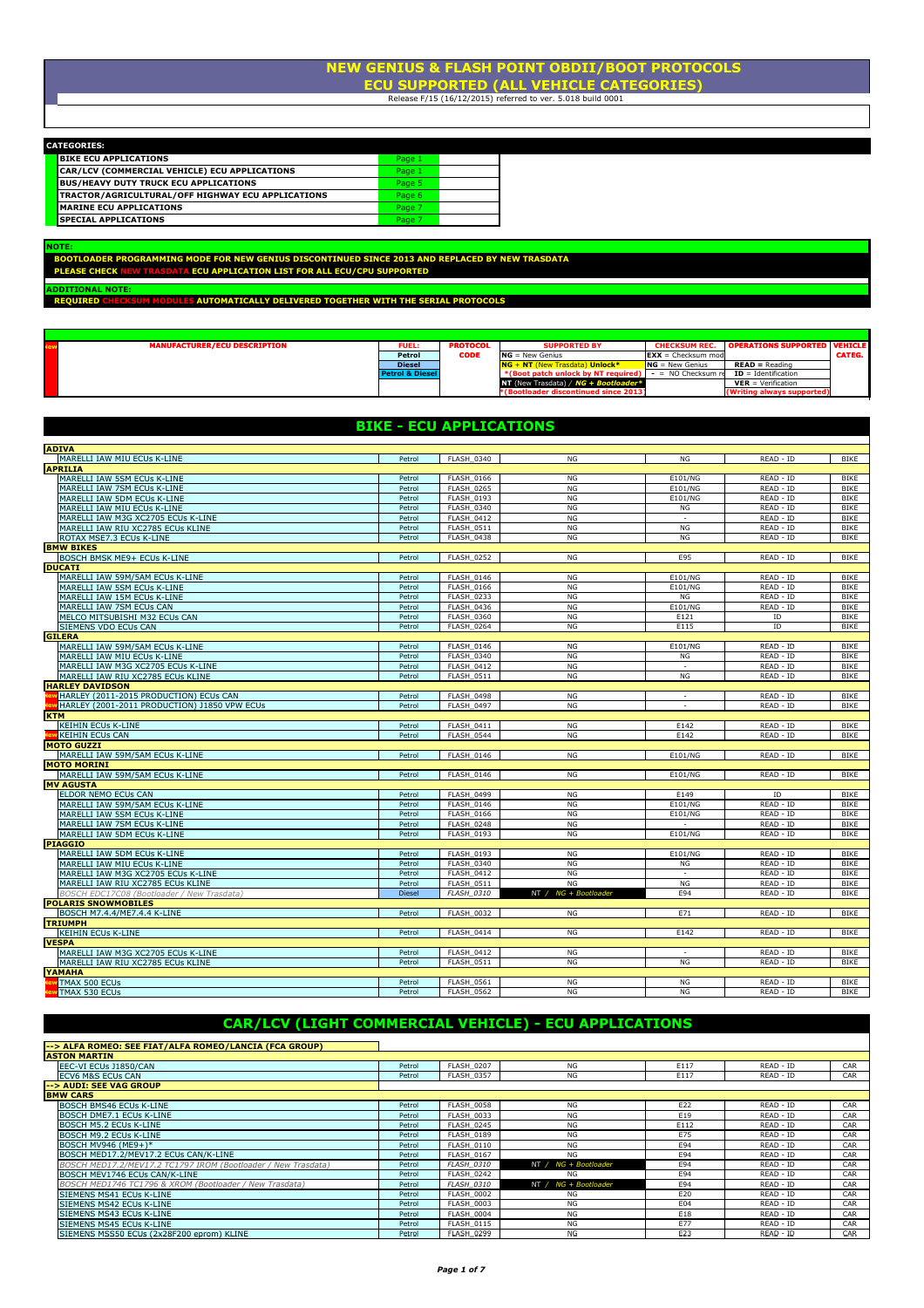| <b>MANUFACTURER/ECU DESCRIPTION</b>                                                             | <b>FUEL:</b><br>Petrol                     | <b>PROTOCOL</b><br><b>CODE</b>         | <b>SUPPORTED BY</b><br>$NG = New Genius$                                                              | <b>CHECKSUM REC.</b><br>$EXX =$ Checksum mod | <b>OPERATIONS SUPPORTED</b>                                       | <b>VEHICLI</b><br>CATEG. |
|-------------------------------------------------------------------------------------------------|--------------------------------------------|----------------------------------------|-------------------------------------------------------------------------------------------------------|----------------------------------------------|-------------------------------------------------------------------|--------------------------|
|                                                                                                 | <b>Diesel</b><br><b>Petrol &amp; Diese</b> |                                        | NG + NT (New Trasdata) Unlock*<br>*(Boot patch unlock by NT required)<br>NT (New Trasdata) / $NG + E$ | $NG = New Genius$<br>$-$ = NO Checksum $n$   | $READ = Reading$<br>$ID = Identification$<br>$VER = Verification$ |                          |
|                                                                                                 |                                            |                                        | <b>(Bootloader discontinued since 2013)</b>                                                           |                                              | <b>Writing always supported</b>                                   |                          |
| SIEMENS MSS52/MSS54/MSS54HP ECUs K-LINE                                                         | Petrol                                     | <b>FLASH 0063</b>                      | NG                                                                                                    | E23                                          | READ - ID                                                         | CAR                      |
| SIEMENS MSS60/MSS65 ECUs CAN/K-LINE                                                             | Petrol                                     | FLASH_0165                             | NG                                                                                                    | E86                                          | READ - ID                                                         | CAR                      |
| SIEMENS MSV70/MSS70 ECUs K-LINE                                                                 | Petrol                                     | <b>FLASH_0128</b>                      | NG                                                                                                    | E78                                          | READ - ID                                                         | CAR                      |
| SIEMENS MSV80/MSD80/MSD81/MSD85 ECUs CAN/K-LINE                                                 | Petrol                                     | <b>FLASH_0162</b>                      | NG                                                                                                    | <b>E98/NG</b>                                | READ - ID                                                         | CAR                      |
| BOSCH DDE3.0 ECUs K-LINE                                                                        | <b>Diesel</b>                              | <b>FLASH 0027</b>                      | NG                                                                                                    | E01                                          | READ - ID                                                         | CAR                      |
| BOSCH DDE4.0 EC15 ECUs K-LINE                                                                   | Diesel                                     | <b>FLASH_0005</b>                      | NG                                                                                                    | E03                                          | READ - ID                                                         | CAR                      |
| BOSCH EDC16C31 ECUs K-LINE                                                                      | Diesel                                     | <b>FLASH_0050</b>                      | NG                                                                                                    | E52                                          | READ - ID                                                         | CAR                      |
| BOSCH EDC16+C35 ECUs CAN/K-LINE                                                                 | Diesel                                     | <b>FLASH_0064</b>                      | NG                                                                                                    | E67                                          | READ - ID                                                         | CAR                      |
| BOSCH EDC17CP02/C06 ECUs CAN/K-LINE                                                             | <b>Diesel</b>                              | FLASH_0180                             | NG                                                                                                    | <b>E94/NG</b>                                | READ - ID                                                         | CAR                      |
| BOSCH EDC17CP02 TC1766 IROM (Bootloader / New Trasdata                                          | <b>Diesel</b>                              | FLASH_0310                             | NT / NG + Bootloader                                                                                  | E94                                          | READ - ID                                                         | CAR                      |
| BOSCH EDC17CP09 TC1796 & XROM (Bootloader / New Trasdata)                                       | Diesel                                     | <b>FLASH_0310</b>                      | NT / NG + Bootloader                                                                                  | E94                                          | READ - ID                                                         | CAR                      |
| BOSCH EDC17CP45 DDE8 (Bootloader / New Trasdata)                                                | Diesel                                     | FLASH_0312                             | NT / $NG + Boothoader$                                                                                | E94                                          | READ - ID                                                         | CAR                      |
| --> CHEVROLET: SEE GENERAL MOTOR GROUP<br><b>CHRYSLER/JEEP (FCA GROUP)</b>                      |                                            |                                        |                                                                                                       |                                              |                                                                   |                          |
| BOSCH ME2.7/ME2.8 ECUs K-LINE                                                                   | Petrol                                     | FLASH_0041                             | ${\sf NG}$                                                                                            | E16                                          | READ - ID                                                         | CAR                      |
| <b>NCG4 ECUs (M.Y. 2007) CAN</b>                                                                | Petrol                                     | <b>FLASH_0453</b>                      | NG                                                                                                    | E139                                         | READ - ID                                                         | CAR                      |
| NCG5 ECUs (M.Y. 2011) CAN                                                                       | Petrol                                     | <b>FLASH 0452</b>                      | NG                                                                                                    | E139                                         | READ - ID                                                         | CAR                      |
| BOSCH EDC15 C2 ECUs K-LINE                                                                      | Diesel                                     | FLASH_0019                             | NG                                                                                                    | E39                                          | READ - ID                                                         | CAR                      |
| BOSCH EDC16C/C2 ECUs K-LINE                                                                     | Diesel                                     | <b>FLASH_0078</b>                      | NG                                                                                                    | <b>E52/NG</b>                                | READ - ID                                                         | CAR                      |
| BOSCH EDC16+CP31 ECUs CAN/K-LINE                                                                | Diesel                                     | <b>FLASH_0088</b>                      | NG                                                                                                    | <b>E67/NG</b>                                | READ - ID                                                         | CAR                      |
| BOSCH EDC16+ U31 ECUs CAN<br>BOSCH EDC17CP42 TC1797 IROM (Bootloader / New Trasdata)            | Diesel<br><b>Diesel</b>                    | <b>FLASH_0153</b><br><b>FLASH_0315</b> | NG<br>NT /<br>NG + Bootloade                                                                          | <b>E67/NG</b><br>E94                         | READ - ID<br>READ - ID                                            | CAR<br>CAR               |
| DELPHI CRD2.XX OEM 651 SOLENOID ECUs CAN<br>--> CITROËN: SEE PSA GROUP                          | Diesel                                     | FLASH_0279                             | ΝG                                                                                                    | E100                                         | READ - ID                                                         | CAR                      |
| -- > DACIA: SEE RENAULT GROUP<br><b>DODGE</b>                                                   |                                            |                                        |                                                                                                       |                                              |                                                                   |                          |
| NCG5 ECUs (V10 HEMI) CAN                                                                        | Petrol                                     | <b>FLASH_0480</b>                      | NG                                                                                                    | E139                                         | ID<br>READ - ID                                                   | CAR                      |
| CUMMINS CM2100 ECUs (MPC5554 CPU) CAN<br><b>FERRARI</b>                                         | Diesel                                     | FLASH_0461                             | ΝG                                                                                                    | E148                                         |                                                                   | CAR                      |
| BOSCH ME7.3.1, ME3.1, ME2.1, ME7.3H4 hybrid ECUs K-LINE                                         | Petrol                                     | <b>FLASH 0018</b>                      | NG                                                                                                    | E51                                          | READ - ID                                                         | CAR                      |
| BOSCH ME7.3.2 ECUs K-LINE                                                                       | Petrol                                     | <b>FLASH_0118</b>                      | NG                                                                                                    | E89                                          | ID                                                                | CAR                      |
| BOSCH MED9.6.1 Master/Slave ECUs CAN<br><b>FIAT/ALFA ROMEO/LANCIA (FCA GROUP)</b>               | Petrol                                     | <b>FLASH_0283</b>                      | $_{\rm NG}$                                                                                           | E113                                         | ID                                                                | CAR                      |
| BOSCH ME7.3.1, ME3.1, ME2.1, ME7.3H4 hybrid ECUs K-LINE                                         | Petrol                                     | <b>FLASH_0018</b>                      | NG                                                                                                    | E38/E44                                      | READ - ID                                                         | CAR                      |
| BOSCH M1.5.5 hybrid ECUs K-LINE                                                                 | Petrol                                     | FLASH_0001                             | NG                                                                                                    | E17                                          | ID                                                                | CAR                      |
| BOSCH ME7.6.1 ECUs K-LINE                                                                       | Petrol                                     | <b>FLASH 0136</b>                      | NG                                                                                                    | E91                                          | ID                                                                | CAR                      |
| BOSCH ME7.6.2 ECUs K-LINE                                                                       | Petrol                                     | FLASH_0137                             | NG                                                                                                    | E93                                          | ID                                                                | CAR                      |
| BOSCH ME7.9.10 ECUs CAN/K-LINE                                                                  | Petrol                                     | <b>FLASH_0129</b>                      | NG                                                                                                    | E91                                          | ID                                                                | CAR                      |
| BOSCH MED7.1.1 ECUs K-LINE                                                                      | Petrol                                     | FLASH_0147                             | NG                                                                                                    | E49                                          | ${\tt ID}$                                                        | CAR                      |
| BOSCH MED17.3 ECUs CAN/K-LINE<br>BOSCH MED17.3 TC1766 IROM (Bootloader / New Trasdata)          | Petrol<br>Petrol                           | FLASH_0204<br><b>FLASH_0310</b>        | $_{\rm NG}$<br>NT /<br>$NG + B$                                                                       | E94<br>E94                                   | ID<br>READ - ID                                                   | CAR<br>CAR               |
| MARELLI IAW 4AF/59F/5AF/5NF hybrid ECUs K-LINE                                                  | Petrol                                     | <b>FLASH_0034</b>                      | NG                                                                                                    | NG                                           | READ - ID                                                         | CAR                      |
| MARELLI IAW 4SF/4SGF/4DF hybrid ECUs K-LINE                                                     | Petrol                                     | FLASH_0108                             | NG                                                                                                    | E101/NG                                      | READ - ID                                                         | CAR                      |
| MARELLI IAW 5SF/5SF8/5SF9 ECUs CAN                                                              | Petrol                                     | FLASH_0143                             | NG                                                                                                    | E101/NG                                      | ID                                                                | CAR                      |
| MARELLI IAW 7GF (MPC5534) ECUs K-LINE                                                           | Petrol                                     | FLASH_0341                             | NG                                                                                                    | E101/NG                                      | READ - ID                                                         | CAR                      |
| MARELLI IAW 8GM/8GS ECUs CAN                                                                    | Petrol                                     | <b>FLASH 0221</b>                      | NG                                                                                                    | E101                                         | ID                                                                | CAR                      |
| MARELLI IAW 9GF CAN                                                                             | Petrol                                     | <b>FLASH_0510</b>                      | NG                                                                                                    | E101                                         | READ - ID                                                         | CAR                      |
| VALEO JOHNSON V34P ECUs CAN                                                                     | Petrol                                     | FLASH_0344                             | NG                                                                                                    | E103/NG                                      | ID                                                                | CAR                      |
| BOSCH EDC15 C5 ECUs K-LINE                                                                      | Diesel                                     | <b>FLASH_0021</b>                      | NG                                                                                                    | E02                                          | READ - ID                                                         | CAR                      |
| BOSCH EDC15 C6/7 ECUs K-LINE                                                                    | Diesel                                     | <b>FLASH_0022</b>                      | NG                                                                                                    | E <sub>05</sub>                              | READ - ID                                                         | CAR/LCV                  |
| <b>BOSCH EDC16 ECUs K-LINE</b>                                                                  | Diesel                                     | <b>FLASH 0056</b>                      | <b>NG</b>                                                                                             | <b>E52/NG</b>                                | READ - ID - VER                                                   | CAR                      |
| BOSCH EDC16+ ECUs CAN/K-LINE                                                                    | Diesel                                     | FLASH_0076                             | NG                                                                                                    | <b>E67/NG</b>                                | READ - ID                                                         | CAR/LCV                  |
| BOSCH EDC17CP52 (Bootloader / New Trasdata)                                                     | Diesel                                     | <b>FLASH_0310</b>                      | NT / $NG + Boc$                                                                                       | E94                                          | READ - ID                                                         | CAR/LCV                  |
| BOSCH EDC17CP42 TC1797 IROM (Bootloader / New Trasdata)                                         | Diesel                                     | FLASH_0315                             | NT / NG + Bootloade                                                                                   | E94                                          | READ - ID                                                         | CAR/LCV                  |
| MARELLI IAW MJT ECUs K-LINE                                                                     | <b>Diesel</b>                              | <b>FLASH 0061</b>                      | NG                                                                                                    | E101                                         | READ - ID                                                         | CAR/LCV                  |
| MARELLI IAW MJD6F3 ECUs CAN/K-LINE                                                              | Diesel                                     | FLASH_0095                             | $_{\rm NG}$                                                                                           | E101                                         | READ - ID                                                         | CAR/LCV                  |
| MARELLI IAW 8DF ECUs K-LINE                                                                     | Diesel                                     | FLASH 0228                             | NG                                                                                                    | E101                                         | READ - ID                                                         | CAR/LCV                  |
| VISTEON DCU 102 ECUs K-LINE<br><b>FORD GROUP (FORD/FORD USA)</b>                                | Diesel                                     | <b>FLASH_0182</b>                      | NG                                                                                                    | E92                                          | ID                                                                | CAR/LCV                  |
| EEC-V ECUs J1850<br>EEC-VI ECUs J1850/CAN                                                       | Petrol                                     | FLASH_0234<br><b>FLASH_0207</b>        | $_{\rm NG}$<br>NG                                                                                     | E117                                         | READ - ID<br>READ - ID                                            | CAR<br>CAR/LCV           |
| <b>BOSCH ME9 ECUs CAN</b>                                                                       | Petrol<br>Petrol                           | <b>FLASH_0257</b><br><b>FLASH 0428</b> | <b>NG</b>                                                                                             | E70                                          | READ - ID                                                         | CAR                      |
| BOSCH MED17.2 ECUs CAN (ECOBOOST)<br>BOSCH MED17.2 TC1767 IROM (Bootloader / New Trasdata)      | Petrol<br>Petrol                           | FLASH_0310                             | NG<br>NT / NG + Bootloader                                                                            | E94<br>E94                                   | READ - ID<br>READ - ID                                            | CAR<br>CAR               |
| BOSCH MED17.8.5 TC1766 IROM (Bootloader / New Trasdata)<br>MARELLI IAW 5SF8 ECUs CAN            | Petrol<br>Petrol                           | <i>FLASH 0310</i><br>FLASH_0336        | NT /<br>NG                                                                                            | E94<br>E101/NG                               | READ - ID<br>READ - ID<br>READ - ID                               | CAR<br>CAR               |
| SIEMENS SIM 19/2X/210 EMS 2102/2103 ECUs CAN<br>SIEMENS SIM 19/20 ECUs J1850                    | Petrol<br>Petrol                           | <b>FLASH 0192</b><br><b>FLASH 0404</b> | NG<br>NG                                                                                              | E56<br>E56                                   | READ - ID                                                         | CAR<br>CAR               |
| SIEMENS SIM 21/22/210/28/29 ECUs CAN                                                            | Petrol                                     | FLASH_0176                             | NG                                                                                                    | E56                                          | READ - ID                                                         | CAR                      |
| BOSCH EDC15 VM+ ECUs K-LINE                                                                     | Diesel                                     | <b>FLASH_0015</b>                      | ΝG                                                                                                    | E13/E40                                      | READ - ID                                                         | CAR                      |
| BOSCH EDC16+C34 ECUs CAN                                                                        | <b>Diesel</b>                              | <b>FLASH 0097</b>                      | NG                                                                                                    | <b>E67/NG</b>                                | READ - ID                                                         | CAR                      |
| BOSCH EDC16C3 ECUs CAN                                                                          | Diesel                                     | FLASH_0152                             | NG                                                                                                    | <b>E52/NG</b>                                | READ - ID                                                         | CAR                      |
| BOSCH EDC16C7-7 ECUs CAN                                                                        | Diesel                                     | <b>FLASH_0277</b>                      | <b>NG</b>                                                                                             | <b>E67/NG</b>                                | READ - ID                                                         | CAR/LCV                  |
| BOSCH EDC16+CP39 ECUs CAN                                                                       | Diesel                                     | <b>FLASH_0206</b>                      | NG                                                                                                    | <b>E67/NG</b>                                | READ - ID                                                         | CAR                      |
| BOSCH EDC17CP05 TC1766 IROM (Bootloader / New Trasdata)                                         | <b>Diesel</b>                              | FLASH_0310                             | NT / NG + Bootloader                                                                                  | E94                                          | READ - ID                                                         | CAR/LCV                  |
| BOSCH EDC17CP05 TC1796 XROM (Bootloader / New Trasdata)                                         | <b>Diesel</b>                              | <b>FLASH_0310</b>                      | NT / NG + Bootloader                                                                                  | E94                                          | READ - ID                                                         | CAR/LCV                  |
| BOSCH EDC17C10 TC1797 IROM (Bootloader / New Trasdata)                                          | <b>Diesel</b>                              | FLASH_0310                             | NT / NG + Bootloader                                                                                  | E94                                          | READ - ID                                                         | CAR                      |
| BOSCH EDC17C10 ECUs CAN                                                                         | Diesel                                     | <b>FLASH 0533</b>                      | ΝG                                                                                                    | E94                                          | READ - ID                                                         | CAR/LCV                  |
| CONTINENTAL SID208 ECUs CAN (BOOT UNLOCK)*                                                      | Diesel                                     | <b>FLASH_0410</b>                      | <b>NG + NT Unlock</b>                                                                                 | E137                                         | ID                                                                | CAR/LCV                  |
| DELPHI/EEC V/VISTEON ECUs J1850 LINE                                                            | <b>Diesel</b>                              | <b>FLASH 0092</b>                      | NG                                                                                                    | E62                                          | READ - ID                                                         | CAR                      |
| DELPHI DCM3.5 ECUs CAN                                                                          | Diesel                                     | FLASH_0250                             | NG                                                                                                    | E100                                         | READ - ID                                                         | CAR                      |
| MARELLI IAW 6F3 ECUs CAN                                                                        | Diesel                                     | FLASH_0191                             | NG                                                                                                    | $_{\rm NG}$                                  | READ - ID                                                         | CAR                      |
| MARELLI IAW 8DF ECUs CAN                                                                        | Diesel                                     | <b>FLASH_0294</b>                      | NG                                                                                                    | E101                                         | ID                                                                | CAR                      |
| SIEMENS SID803A/SID202 ECUs CAN                                                                 | Diesel                                     | <b>FLASH 0155</b>                      | NG                                                                                                    | E68                                          | READ - ID                                                         | CAR                      |
| SIEMENS SID206 ECUs CAN                                                                         | <b>Diesel</b>                              | FLASH_0156                             | NG                                                                                                    | E68                                          | READ - ID                                                         | CAR                      |
| SIEMENS SID803 ECUs CAN                                                                         | Diesel                                     | FLASH_0157                             | NG                                                                                                    | E68                                          | READ - ID                                                         | CAR                      |
| SIEMENS SID802/804 ECUs CAN                                                                     | Diesel                                     | <b>FLASH_0158</b>                      | NG                                                                                                    | E47                                          | READ - ID                                                         | CAR                      |
| SIEMENS SID206 ECUs MY2008 CAN                                                                  | <b>Diesel</b>                              | <b>FLASH 0183</b>                      | NG                                                                                                    | E68                                          | READ - ID                                                         | CAR                      |
| SIEMENS SID901 ECUs CAN                                                                         | Diesel                                     | FLASH_0225                             | NG                                                                                                    | E47                                          | READ - ID                                                         | CAR                      |
| SIEMENS CONTINENTAL SID807/807 EVO (BOOT UNLOCK)*                                               | Diesel                                     | <b>FLASH_0267</b>                      | <b>NG + NT Unlock</b>                                                                                 | E137                                         | ID                                                                | CAR/LCV                  |
| GENERAL MOTORS GROUP (CHEVROLET/HOLDEN/OPEL/SATURN/VAUXHALL)<br>BOSCH M1.5.5 hybrid ECUs K-LINE | Petrol                                     | <b>FLASH 0178</b>                      | NG                                                                                                    | E17                                          | READ - ID                                                         | CAR                      |
| BOSCH ME1.5.5 hybrid ECUs K-LINE                                                                | Petrol                                     | FLASH_0179                             | NG                                                                                                    | E57                                          | READ - ID                                                         | CAR                      |
| BOSCH ME9.1/ME9.5 ECUs CAN                                                                      | Petrol                                     | FLASH_0201                             | NG                                                                                                    | E105                                         | READ - ID                                                         | CAR                      |
| BOSCH ME7.6.2/ME7.6.3 ECUs CAN                                                                  | Petrol                                     | <b>FLASH_0202</b>                      | NG                                                                                                    | E105                                         | READ - ID                                                         | CAR                      |
| BOSCH ME7.6.1/ME7.9.6 ECUs K-LINE                                                               | Petrol                                     | <b>FLASH 0223</b>                      | NG                                                                                                    | E105                                         | READ - ID                                                         | CAR                      |
| BOSCH ME7.6.4 ECUs CAN                                                                          | Petrol                                     | FLASH_0298                             | NG                                                                                                    | E105                                         | READ - ID                                                         | CAR                      |
| DELCO (Z22SE ENGINES) ECUs K-LINE                                                               | Petrol                                     | <b>FLASH_0259</b>                      | NG                                                                                                    | E116                                         | READ - ID                                                         | CAR                      |
| DELCO E39/E39A ECUs CAN (Turbocharged engines)                                                  | Petrol                                     | <b>FLASH_0463</b>                      | NG                                                                                                    | E135                                         | READ - ID                                                         | CAR                      |
| DELCO E78 (TURBOCHARGED ENGINES) ECUs CAN                                                       | Petrol                                     | <b>FLASH 0369</b>                      | NG                                                                                                    | E135                                         | READ - ID                                                         | CAR                      |
| DELCO E83 ECUs CAN                                                                              | Petrol                                     | FLASH_0393                             | NG                                                                                                    | E135                                         | READ - ID                                                         | CAR                      |
| MULTEC ECUs K-LINE                                                                              | Petrol                                     | <b>FLASH_0187</b>                      | NG                                                                                                    | E125                                         | READ - ID                                                         | CAR                      |
| SIEMENS SIMTEC71/90 ECUs K-LINE                                                                 | Petrol                                     | <b>FLASH_0224</b>                      | NG                                                                                                    | E108                                         | READ - ID                                                         | CAR                      |
| SIEMENS SIMTEC75 ECUs CAN                                                                       | Petrol                                     | <b>FLASH_0289</b>                      | ΝG                                                                                                    | E108                                         | READ - ID                                                         | CAR                      |
| SIEMENS SIMTEC76 ECUs CAN                                                                       | Petrol                                     | <b>FLASH 0297</b>                      | NG                                                                                                    | E108                                         | READ - ID                                                         | CAR                      |
| BOSCH EDC15M ECUs K-LINE                                                                        | Diesel                                     | FLASH_0026                             | NG                                                                                                    | E01                                          | ID                                                                | CAR/LCV                  |
| BOSCH EDC16C9 ECUs CAN                                                                          | Diesel                                     | <b>FLASH_0090</b>                      | $_{\rm NG}$                                                                                           | <b>E52/NG</b>                                | ID - VER                                                          | CAR/LCV                  |
| BOSCH EDC16+C39 ECUs CAN                                                                        | Diesel                                     | <b>FLASH_0126</b>                      | NG                                                                                                    | <b>E67/NG</b>                                | READ - ID                                                         | CAR/LCV                  |
| BOSCH EDC16+C39 ECUs CAN/K-LINE                                                                 | <b>Diesel</b>                              | <b>FLASH 0127</b>                      | NG                                                                                                    | <b>E67/NG</b>                                | READ - ID                                                         | CAR/LCV                  |
| <b>BOSCH EDC17C19 ECUs CAN</b>                                                                  | <b>Diesel</b>                              | FLASH_0213                             | NG                                                                                                    | E94                                          | READ - ID                                                         | CAR/LCV                  |
| BOSCH EDC17C19 TC1796 IROM (Bootloader / New Trasdata)                                          | Diesel                                     | <b>FLASH_0310</b>                      | NT / NG + Bootloader                                                                                  | E94                                          | READ - ID                                                         | CAR/LCV                  |
| BOSCH EDC17CP18 TC1766 IROM (Bootloader / New Trasdata)                                         | <b>Diesel</b>                              | <b>FLASH_0310</b>                      | NT / $NG + Boothoader$                                                                                | E94                                          | READ - ID                                                         | CAR/LCV                  |
| DELCO E87 ECUs CAN                                                                              | <b>Diesel</b>                              | <b>FLASH_0425</b>                      | NG                                                                                                    | E135                                         | READ - ID                                                         | CAR/LCV                  |
| DELPHI hybrid ECUs K-LINE (1.7 turbo diesel Di-Dti engines)                                     | Diesel                                     | FLASH_0031                             | NG                                                                                                    | E59                                          | READ - ID                                                         |                          |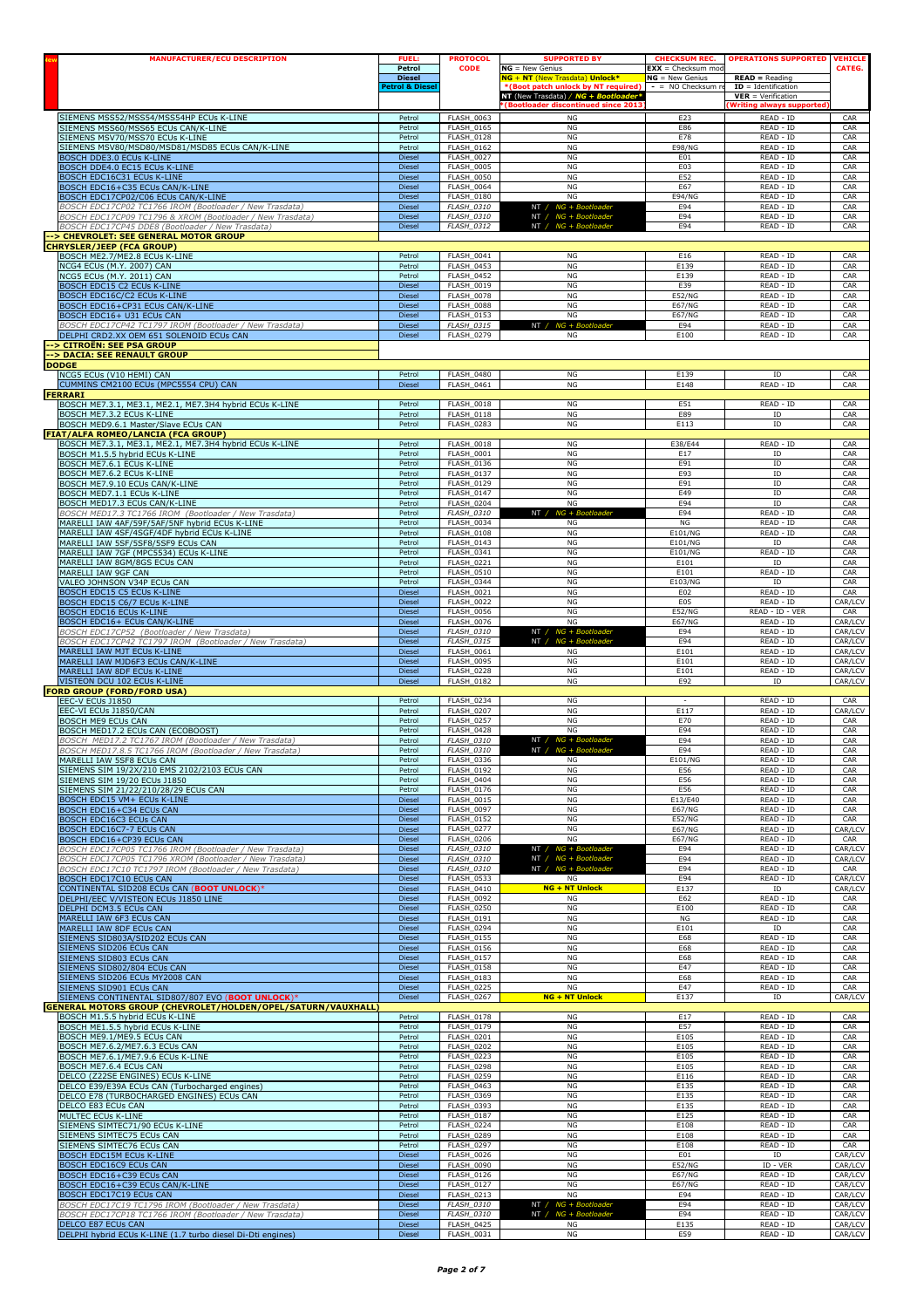| <b>MANUFACTURER/ECU DESCRIPTION</b>                                                                                 | <b>FUEL:</b><br>Petrol                     | <b>PROTOCOL</b><br><b>CODE</b>         | <b>SUPPORTED BY</b><br>$NG = New Genius$                                                                      | <b>CHECKSUM REC.</b><br>$EXX =$ Checksum mod | <b>OPERATIONS SUPPORTED</b>                                       | <b>VEHICLE</b><br>CATEG. |
|---------------------------------------------------------------------------------------------------------------------|--------------------------------------------|----------------------------------------|---------------------------------------------------------------------------------------------------------------|----------------------------------------------|-------------------------------------------------------------------|--------------------------|
|                                                                                                                     | <b>Diesel</b><br><b>Petrol &amp; Diese</b> |                                        | <b>NG + NT</b> (New Trasdata) Unlock*<br>*(Boot patch unlock by NT required)<br>NT (New Trasdata) / $NG + Bo$ | $NG = New Genius$<br>$-$ = NO Checksum $n$   | $READ = Reading$<br>$ID = Identification$<br>$VER = Verification$ |                          |
| DELPHI hybrid ECUs K-LINE (1.7 common rail engines)<br>DELPHI DCM3.7 ECUs CAN                                       | Diesel<br>Diesel                           | <b>FLASH 0113</b><br>FLASH_0391        | <b>(Bootloader discontinued since 2013</b><br>NG<br>NG                                                        | E59<br>E100                                  | <b>Writing always supported</b><br>READ - ID<br>READ - ID         | CAR/LCV<br>CAR/LCV       |
| DENSO DECe01 SH7058 / DECe02 (SH7059 CPU) CAN<br>MARELLI IAW MJD6JF ECUs K-LINE (1.3 common rail engines)           | Diesel<br><b>Diesel</b>                    | FLASH 0512<br><b>FLASH_0067</b>        | NG<br>NG                                                                                                      | E121<br>E101                                 | READ - ID<br>READ - ID                                            | CAR/LCV<br>CAR/LCV       |
| MARELLI IAW MJD6F3/6O203D ECUs CAN/K-LINE (1.3 common rail engines)<br><b>GWM - GREAT WALL MOTOR</b>                | Diesel                                     | <b>FLASH 0104</b>                      | NG                                                                                                            | E101                                         | READ - ID                                                         | CAR/LCV                  |
| BOSCH EDC16+C39 ECUs K-LINE<br>--> HOLDEN: SEE GENERAL MOTORS GROUP                                                 | Diesel                                     | FLASH_0131                             | NG                                                                                                            | E67/NG                                       | READ - ID                                                         | CAR                      |
| <b>HONDA</b><br>BOSCH EDC15 C7 ECUs K-LINE (common rail 1.7 engines)                                                | Diesel                                     | FLASH_0049                             | NG                                                                                                            | E50                                          | READ - ID                                                         | CAR                      |
| BOSCH EDC16C1-7 ECUs K-LINE (common rail 2.2 engines)<br>BOSCH EDC17CP16 TC1796 IROM (Bootloader / New Trasdata)    | Diesel<br>Diesel                           | FLASH_0141<br><b>FLASH_0310</b>        | NG<br>NT / NG + Bootloader                                                                                    | <b>E52/NG</b><br>E94                         | READ - ID<br>READ - ID                                            | CAR<br>CAR               |
| <b>HYUNDAI/KIA GROUP</b><br>BOSCH EDC15 C7 ECUs K-LINE                                                              | Diesel                                     | FLASH_0014                             | NG                                                                                                            | E05                                          | READ - ID                                                         | CAR/LCV                  |
| BOSCH EDC16+ ECUs K-LINE<br>BOSCH EDC16+CP34 ECUs K-LINE                                                            | Diesel<br>Diesel                           | <b>FLASH_0077</b><br>FLASH_0231        | NG<br>NG                                                                                                      | <b>E67/NG</b><br><b>E67/NG</b>               | READ - ID<br>READ - ID                                            | CAR/LCV<br>CAR/LCV       |
| BOSCH EDC17C08/CP14 ECUs CAN                                                                                        | Diesel                                     | <b>FLASH_0214</b>                      | NG                                                                                                            | E94                                          | ID                                                                | CAR/LCV                  |
| BOSCH EDC17C08 TC1766 (Bootloader / New Trasdata<br>BOSCH EDC17CP14 TC1796 IROM (Bootloader / New Trasdata)         | Diesel<br>Diesel                           | FLASH_0310<br><b>FLASH_0310</b>        | NT / $NG + Boc$<br>NT / NG + Bootloader                                                                       | E94<br>E94                                   | READ - ID<br>READ - ID                                            | CAR<br>CAR               |
| <b>DELPHI ECUS K-LINE</b><br>DELPHI DCM3.2 ECUs K-LINE                                                              | Diesel<br><b>Diesel</b>                    | <b>FLASH_0054</b><br><b>FLASH_0258</b> | ΝG<br>NG                                                                                                      | E31<br>E81                                   | READ - ID<br>ID                                                   | CAR/LCV<br>CAR/LCV       |
| DELPHI DCM3.7 ECUs CAN<br><b>ISUZU</b>                                                                              | Diesel                                     | <b>FLASH 0403</b>                      | NG                                                                                                            | E100                                         | READ - ID                                                         | CAR/LCV                  |
| TRANSTRON RENESAS SH7058 ECUs CAN<br><b>JAGUAR</b>                                                                  | Diesel                                     | <b>FLASH_0356</b>                      | ΝG                                                                                                            | E121                                         | READ - ID                                                         | CAR                      |
| BOSCH MED17.8.3 ECUs CAN<br><b>DENSO ECUS CAN</b>                                                                   | Petrol<br>Petrol                           | <b>FLASH 0468</b><br>FLASH_0232        | NG<br>$_{\rm NG}$                                                                                             | E94<br>E109                                  | READ - ID<br>READ - ID                                            | CAR<br>CAR               |
| DENSO ECUs CAN (4.2 V8 Supercharged engines)<br>DENSO ECUs CAN (5.0 V8 Supercharged engines)                        | Petrol<br>Petrol                           | FLASH_0371<br><b>FLASH_0462</b>        | NG<br>NG                                                                                                      | E121<br>E121                                 | READ - ID<br>READ - ID                                            | CAR<br>CAR               |
| SIEMENS SID20x ECUs<br>--> JEEP: SEE CHRYSLER/JEEP                                                                  | Diesel                                     | <b>FLASH 0236</b>                      | NG                                                                                                            | E67                                          | READ - ID                                                         | CAR                      |
| --> KIA: SEE HYUNDAI/KIA GROUP                                                                                      |                                            |                                        |                                                                                                               |                                              |                                                                   |                          |
| <b>LAMBORGHINI</b><br>BOSCH ME9.1.1 Master/Slave ECUs CAN (V10 engines)                                             | Petrol                                     | <b>FLASH 0145</b>                      | NG                                                                                                            | E85                                          | READ - ID                                                         | CAR                      |
| -> LANCIA: SEE FIAT/ALFA ROMEO/LANCIA (FCA GROUP)<br><b>LAND ROVER</b>                                              |                                            |                                        |                                                                                                               |                                              |                                                                   |                          |
| BOSCH MED17.8.3 ECUs CAN<br>DENSO ECUs CAN (5.0 V8 Supercharged engines)                                            | Petrol<br>Petrol                           | <b>FLASH 0468</b><br><b>FLASH 0462</b> | NG<br>NG                                                                                                      | E94<br>E121                                  | READ - ID<br>READ - ID                                            | CAR<br>CAR               |
| BOSCH DDE4.0 EC15 ECUs K-LINE<br>BOSCH EDC16+CP39 ECUs CAN                                                          | Diesel<br>Diesel                           | <b>FLASH_0005</b><br>FLASH_0154        | NG<br>NG                                                                                                      | E03<br>E67/NG                                | READ - ID<br>READ - ID                                            | CAR<br>CAR               |
| BOSCH EDC17CP42 TC1797 IROM (Bootloader / New Trasdata)<br>BOSCH EDC17CP42 TC1797 IROM (Bootloader / New Trasdata)  | Diesel<br>Diesel                           | <b>FLASH_0310</b><br><b>FLASH_0315</b> | NT / NG + Bootloader<br>NT / NG + Bootloader                                                                  | E94<br>E94                                   | READ - ID<br>READ - ID                                            | CAR<br>CAR               |
| BOSCH EDC17CP42 CAN<br>FOMOCO CONTINENTAL TC1797 SID208 (Bootloader / New Trasdata)                                 | Diesel<br>Diesel                           | <b>FLASH_0394</b><br>FLASH_0316        | NG<br>NG + Bootloader<br>NT /                                                                                 | E94<br>E137                                  | READ - ID<br>READ - ID                                            | CAR<br>CAR               |
| SIEMENS SID 201/203/204 ECUs CAN<br>VISTEON FOMOCO ECUS CAN                                                         | Diesel<br>Diesel                           | <b>FLASH_0094</b><br><b>FLASH 0135</b> | ΝG<br>NG                                                                                                      | E68<br>E92                                   | READ - ID<br>READ - ID                                            | CAR<br>CAR               |
| <b>LOTUS</b>                                                                                                        |                                            | FLASH_0351                             | NG                                                                                                            | E129                                         | ID                                                                | CAR                      |
| EFI T4E MPC563 ECUs K-LINE/CAN<br>EFI K4/T4 MC68K 29F200BB/29F400BB ECUs K-LINE/CAN                                 | Petrol<br>Petrol                           | FLASH_0372                             | NG                                                                                                            | E129                                         | READ - ID                                                         | CAR                      |
| EFI T6E MPC5534 ECUs CAN<br><b>LUXGEN</b>                                                                           | Petrol                                     | <b>FLASH_0377</b>                      | NG                                                                                                            | E129                                         | ID                                                                | CAR                      |
| DELPHI MT34 ECUs K-LINE<br><b>MAHINDRA</b>                                                                          | Petrol                                     | FLASH_0346                             | NG                                                                                                            | $\overline{\phantom{a}}$                     | READ - ID                                                         | CAR                      |
| <b>BOSCH EDC16C8 ECUs K-LINE</b><br>BOSCH EDC16C39 ECUs K-LINE                                                      | Diesel<br>Diesel                           | <b>FLASH 0295</b><br><b>FLASH 0296</b> | NG<br>NG                                                                                                      | E52<br>E52                                   | ID<br>ID                                                          | CAR/LCV<br>CAR/LCV       |
| <b>MAZDA</b><br>DENSO ECUs (MPS 2.3 turbo engines) CAN                                                              | Petrol                                     | <b>FLASH_0402</b>                      | NG                                                                                                            | E121                                         | READ - ID                                                         | CAR                      |
| DENSO ECUS (Renesas SH7055/SH7058 CPUs) CAN<br>DENSO SH7058/SH7059 ECUs CAN                                         | Petrol<br>Diesel                           | <b>FLASH_0416</b><br><b>FLASH 0342</b> | NG<br>NG                                                                                                      | E121<br>E121                                 | READ - ID<br>READ - ID                                            | CAR<br>CAR               |
| <b>MERCEDES</b><br>BOSCH ME2.0/ME2.1 ECUs K-LINE                                                                    | Petrol                                     | FLASH_0159                             | NG                                                                                                            | E09                                          | READ - ID                                                         | CAR                      |
| BOSCH ME2.7/ME2.8 ECUs K-LINE<br>BOSCH ME9.7 ECUs CAN                                                               | Petrol<br>Petrol                           | FLASH_0041<br><b>FLASH 0333</b>        | NG<br>NG                                                                                                      | E16<br>E79                                   | ID<br>ID                                                          | CAR<br>CAR               |
| SIEMENS 5WK9 SIM4LE ECUs K-LINE                                                                                     | Petrol                                     | FLASH_0120                             | NG<br>NG                                                                                                      | E35                                          | READ - ID                                                         | CAR                      |
| ISIEMENS SIM4LKE ECUs K-LINE<br>SIEMENS SIM266 ECUs CAN                                                             | Petrol<br>Petrol                           | FLASH 0149<br>FLASH_0216               | NG                                                                                                            | E89<br>E124                                  | READ - ID<br>ID                                                   | CAR<br>CAR               |
| <b>BOSCH EDC15 C5 ECUs K-LINE</b><br>BOSCH EDC15 C6 ECUs K-LINE                                                     | Diesel<br>Diesel                           | <b>FLASH 0023</b><br>FLASH_0012        | NG<br>NG                                                                                                      | E02<br>E05                                   | READ - ID<br>READ - ID                                            | CAR/LCV<br>CAR/LCV       |
| <b>BOSCH EDC16 ECUs K-LINE</b><br>BOSCH EDC16+C32 ECUs CAN                                                          | Diesel<br>Diesel                           | <b>FLASH_0074</b><br>FLASH_0081        | NG<br>NG                                                                                                      | E52<br><b>E67/NG</b>                         | READ - ID<br>READ - ID                                            | CAR/LCV<br>CAR/LCV       |
| BOSCH EDC16+CP31/CP36 ECUs CAN/K-LINE<br>3OSCH EDC17CP01 TC1796 IROM (Bootloader / New Trasdata)                    | Diesel<br>Diesel                           | <b>FLASH_0089</b><br><b>FLASH_0310</b> | NG<br>$NT / NG + Bo$                                                                                          | <b>E67/NG</b><br>E94                         | READ - ID<br>READ - ID                                            | CAR/LCV<br>CAR           |
| BOSCH EDC17CP10 TC1796 & XROM (Bootloader / New Trasdata)<br>BOSCH EDC17C01 TC1796 IROM (Bootloader / New Trasdata) | Diesel<br>Diesel                           | <b>FLASH_0310</b><br><b>FLASH_0310</b> | NT / NG + Bootloader<br>NT / NG + Bootloader                                                                  | E94<br>E94                                   | READ - ID<br>READ - ID                                            | CAR<br>CAR               |
| BOSCH EDC17C43 TC1797 IROM (Bootloader / New Trasdata)<br>BOSCH FDC17CP46 (Bootloader / New Trasdata                | Diesel<br>Diesel                           | <b>FLASH 0310</b><br>FLASH_0310        | NT / NG + Bootloader<br>NT / NG + Bootloader                                                                  | E94<br>E94                                   | READ - ID<br>READ - ID                                            | CAR<br>CAR               |
| DELPHI CRD2.X OEM 651 SOLENOID/PIEZOTEC ECUs CAN<br>DELPHI CRD3.X ECUs CAN                                          | Diesel<br>Diesel                           | <b>FLASH_0278</b><br><b>FLASH 0366</b> | NG<br>$_{\rm NG}$                                                                                             | E100<br>E100                                 | READ - ID<br>READ - ID                                            | CAR<br>CAR               |
| <b>MINI</b><br>BOSCH MED172/MEV172 ECUs CAN/K-LINE                                                                  | Petrol                                     | <b>FLASH 0167</b>                      | NG                                                                                                            | E94                                          | READ - ID                                                         | CAR                      |
| BOSCH MED172 TC1766 IROM (Bootloader / New Trasdata)<br>BOSCH MED172 TC1796 & XROM (Bootloader / New Trasdata)      | Petrol                                     | FLASH_0310<br><b>FLASH 0310</b>        | NT / NG + Bootloader<br>$NT / NG + Boothoader$                                                                | E94<br>E94                                   | READ - ID<br>READ - ID                                            | CAR<br>CAR               |
| BOSCH MEV172 TC1766 IROM (Bootloader / New Trasdata)                                                                | Petrol<br>Petrol                           | <b>FLASH_0310</b><br><b>FLASH 0310</b> | NT / NG + Bootloader<br>NT / NG + Bootloader                                                                  | E94                                          | READ - ID<br>READ - ID                                            | CAR                      |
| BOSCH MEV172 TC1796 & XROM (Bootloader / New Trasdata,<br>BOSCH MEV172.2 TC1797 & IROM (Bootloader / New Trasdata)  | Petrol<br>Petrol                           | <b>FLASH 0310</b>                      | NT / $NG + Boothoader$                                                                                        | E94<br>E94                                   | READ - ID                                                         | CAR<br>CAR               |
| BOSCH MEV17.2.2 TC1767 IROM (Bootloader / New Trasdata)<br>SIEMENS EMS2 ECUs K-LINE                                 | Petrol<br>Petrol                           | FLASH_0310<br><b>FLASH_0009</b>        | NT / NG + Bootloader<br>NG                                                                                    | E94<br>E29                                   | READ - ID<br>READ - ID                                            | CAR<br>CAR               |
| BOSCH DDE4.0 EC15 ECUs K-LINE<br>BOSCH EDC16+C35 ECUs CAN/K-LINE                                                    | Diesel<br>Diesel                           | <b>FLASH 0005</b><br>FLASH_0064        | NG<br>NG                                                                                                      | E03<br>E67                                   | READ - ID<br>READ - ID                                            | CAR<br>CAR               |
| BOSCH EDC17C41 DDE8 TC1797 (Bootloader / New Trasdata)<br><b>MITSUBISHI</b>                                         | Diesel                                     | <b>FLASH_0312</b>                      | NT /<br>$NG + Boc$<br>ıtloadeı                                                                                | E94                                          | READ - ID                                                         | CAR                      |
| MH72XX ECUs K-LINE<br>MH82XX ECUs K-LINE                                                                            | Petrol<br>Petrol                           | <b>FLASH 0261</b><br><b>FLASH_0262</b> | NG<br>$_{\rm NG}$                                                                                             | $\sim$                                       | READ - ID<br>READ - ID                                            | CAR<br>CAR               |
| MITSUBISHI M32 ECUs CAN<br>BOSCH EDC15 C2 ECUs K-LINE                                                               | Petrol<br>Diesel                           | <b>FLASH_0417</b><br><b>FLASH_0013</b> | NG<br>NG                                                                                                      | E121<br>E05                                  | READ - ID<br>READ - ID                                            | CAR<br>CAR/LCV           |
| BOSCH EDC16+C31/EDG16C3X ECUs CAN                                                                                   | Diesel                                     | <b>FLASH 0133</b>                      | NG                                                                                                            | <b>E67/NG</b>                                | READ - ID                                                         | CAR/LCV                  |
| BOSCH EDC16+ U31 ECUs CAN (injector-pump engines)<br>BOSCH EDC17CP15 TC1766 IROM (Bootloader / New Trasdata)        | Diesel<br>Diesel                           | FLASH_0153<br><b>FLASH_0310</b>        | NG<br>NT /<br>$NG + B$                                                                                        | <b>E67/NG</b><br>E94                         | READ - ID<br>READ - ID                                            | CAR<br>CAR               |
| DENSO (SH7058/SH7059 CPUs) CAN<br>--> NISSAN: SEE RENAULT GROUP                                                     | Diesel                                     | <b>FLASH_0513</b>                      | NG                                                                                                            | E121                                         | READ - ID                                                         | CAR                      |
| --> OPEL: SEE GENERAL MOTORS GROUP<br>--> PEUGEOT: SEE PSA GROUP                                                    |                                            |                                        |                                                                                                               |                                              |                                                                   |                          |
| <b>PORSCHE</b><br>BOSCH ME7.2 ECUs K-LINE                                                                           | Petrol                                     | <b>FLASH_0048</b>                      | ΝG                                                                                                            | E27                                          | READ - ID                                                         | CAR                      |
| BOSCH ME7.8 ECUs K-LINE<br>BOSCH M5.2.2 ECUs K-LINE                                                                 | Petrol<br>Petrol                           | <b>FLASH 0053</b><br><b>FLASH_0080</b> | NG<br>NG                                                                                                      | E27<br>E72                                   | READ - ID<br>READ - ID                                            | CAR<br>CAR               |
| BOSCH ME7.8.1 ECUs K-LINE<br>BOSCH ME7.8.2 ECUs K-LINE                                                              | Petrol<br>Petrol                           | <b>FLASH_0132</b><br>FLASH_0161        | $_{\rm NG}$<br>NG                                                                                             | E27<br>E87                                   | READ - ID<br>READ - ID                                            | CAR<br>CAR               |
| BOSCH ME7.x ECUs K-LINE (4 Mbit eprom)*<br>BOSCH ME9.1.1 ECUs CAN/K-LINE                                            | Petrol<br>Petrol                           | <b>FLASH 0028</b><br>FLASH_0107        | NG<br>$_{\rm NG}$                                                                                             | E21<br>E85                                   | READ - ID - VER<br>READ - ID                                      | CAR<br>CAR               |
| BOSCH MED17.1.11 ECUs TC1797 CAN<br>SIEMENS VDO CONTINENTAL SDI3 ECUs CAN                                           | Petrol<br>Petrol                           | <b>FLASH_0564</b><br>FLASH_0171        | NG<br>NG                                                                                                      | E94<br>E96                                   | ID<br>READ - ID                                                   | CAR<br>CAR               |
| SIEMENS VDO CONTINENTAL SDI4 ECUs CAN<br>SIEMENS VDO CONTINENTAL SDI6 ECUs CAN (Bootloader / New Trasdata)          | Petrol<br>Petrol                           | <b>FLASH 0160</b><br><b>FLASH_0311</b> | NG<br>NT / NG + Bootloade                                                                                     | E96<br>E96                                   | READ - ID<br>READ - ID                                            | CAR<br>CAR               |
|                                                                                                                     |                                            |                                        |                                                                                                               |                                              |                                                                   |                          |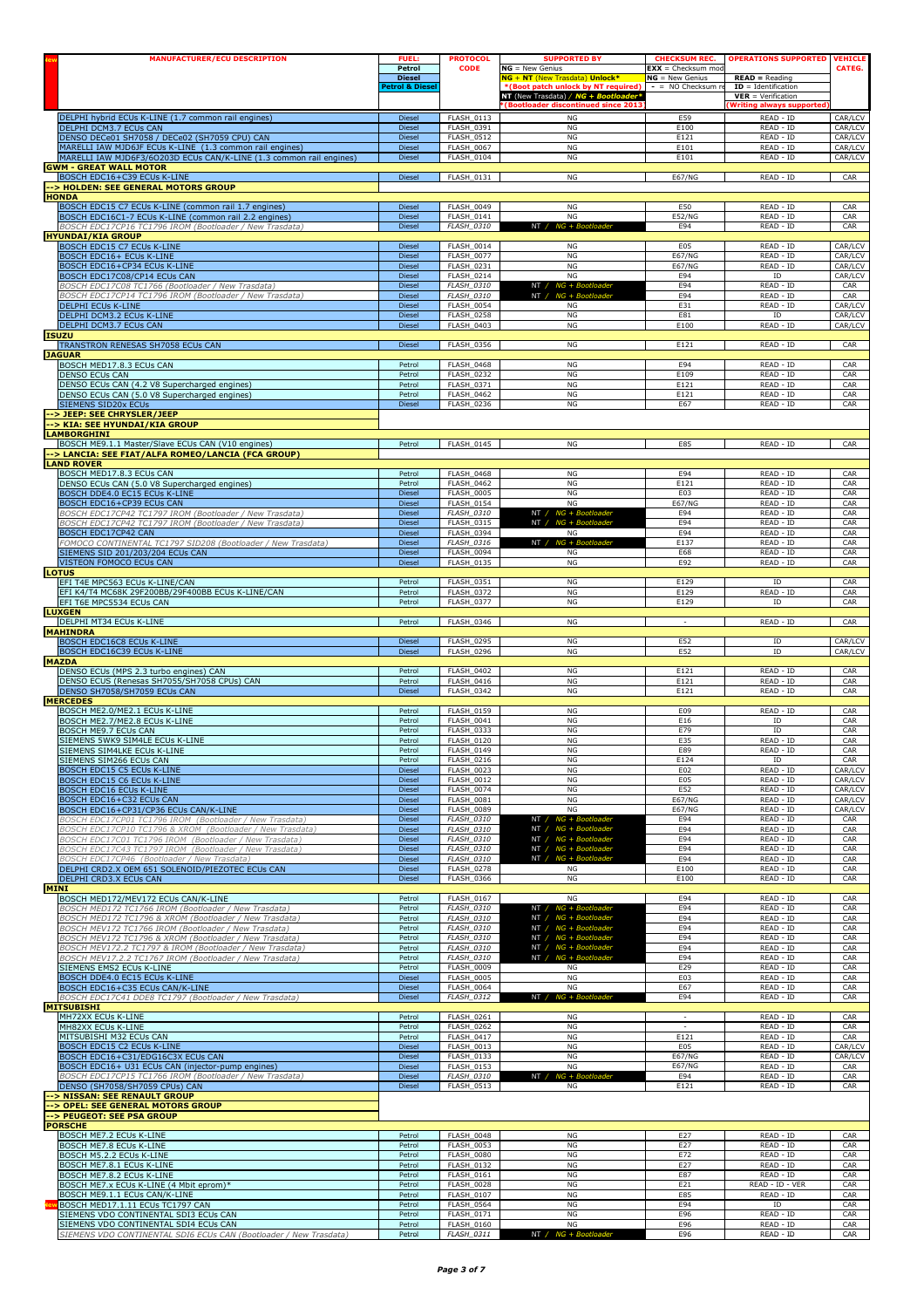| <b>MANUFACTURER/ECU DESCRIPTION</b>                                                                                           | <b>FUEL:</b>                     | <b>PROTOCOL</b>                        | <b>SUPPORTED BY</b>                                                   | <b>CHECKSUM REC.</b>                       | <b>OPERATIONS SUPPORTED</b>                  | <b>VEHICLE</b> |
|-------------------------------------------------------------------------------------------------------------------------------|----------------------------------|----------------------------------------|-----------------------------------------------------------------------|--------------------------------------------|----------------------------------------------|----------------|
|                                                                                                                               | Petrol                           | <b>CODE</b>                            | $NG = New Genius$                                                     | $EXX =$ Checksum mod                       |                                              | CATEG.         |
|                                                                                                                               | <b>Diesel</b><br>Petrol & Diesel |                                        | NG + NT (New Trasdata) Unlock*<br>*(Boot patch unlock by NT required) | $NG = New Genius$<br>$-$ = NO Checksum $n$ | $READ = Reading$<br>$ID = Identification$    |                |
|                                                                                                                               |                                  |                                        | NT (New Trasdata) / NG + Bootloader*                                  |                                            | $VER = Verification$                         |                |
| BOSCH EDC17CP14 TC1796 & XROM (Bootloader / New Trasdata)                                                                     | Diesel                           | FLASH_0310                             | *(Bootloader discontinued since 2013<br>$NT / NG + Boothoade$         | E94                                        | <b>Writing always supported</b><br>READ - ID | CAR            |
| <b>PSA GROUP (PEUGEOT/CITROËN)</b>                                                                                            |                                  |                                        |                                                                       |                                            |                                              |                |
| BOSCH ME7.4.4 ECUs K-LINE<br>BOSCH ME7.4.5 ECUs CAN/K-LINE                                                                    | Petrol                           | <b>FLASH 0062</b>                      | NG                                                                    | E32                                        | READ - ID                                    | CAR            |
| BOSCH MED17.4/MEV17.4 ECUs CAN                                                                                                | Petrol<br>Petrol                 | FLASH_0111<br>FLASH_0175               | NG<br>NG                                                              | E88<br>E94                                 | READ - ID<br>READ - ID                       | CAR<br>CAR     |
| BOSCH MED17.4 TC1766 IROM & XROM (Bootloader / New Trasdata)                                                                  | Petrol                           | <b>FLASH 0310</b>                      | NT / NG + Bootloader                                                  | E94                                        | READ - ID                                    | CAR            |
| BOSCH MEV17.4 TC1796 IROM & XROM (Bootloader / New Trasdata)<br>BOSCH MED17.4/MEV17.4 TC1796 XROM EXT FLASH (Bootloader / New | Petrol<br>Petrol                 | FLASH_0310<br><b>FLASH_0310</b>        | NT / NG + Bootloader<br>NT / NG + Bootloader                          | E94<br>E94                                 | READ - ID<br>READ - ID                       | CAR<br>CAR     |
| BOSCH MED17.4.2/MEV17.4.2 TC1797 IROM (Bootloader / New Trasdata)                                                             | Petrol                           | FLASH_0310                             | NT / NG + Bootloader                                                  | E94                                        | READ - ID                                    | CAR            |
| MARELLI IAW 6LP ECUs CAN/K-LINE                                                                                               | Petrol                           | <b>FLASH 0083</b>                      | NG                                                                    | E74                                        | ID                                           | CAR            |
| MARELLI IAW 6KP ECUs CAN                                                                                                      | Petrol                           | FLASH_0237                             | NG                                                                    | <b>E74/NG</b>                              | ID                                           | CAR            |
| MARELLI IAW 48P2 K-LINE<br>SAGEM S2000 KLINE                                                                                  | Petrol<br>Petrol                 | <b>FLASH_0079</b><br><b>FLASH_0046</b> | NG<br>NG                                                              | <b>E74/NG</b><br>E60                       | READ - ID<br>READ - ID                       | CAR<br>CAR     |
| VALEO JOHNSON J34P ECUs K-LINE                                                                                                | Petrol                           | <b>FLASH 0181</b>                      | NG                                                                    | E103/NG                                    | READ - ID                                    | CAR            |
| VALEO JOHNSON V34P ECUs CAN                                                                                                   | Petrol                           | FLASH_0344<br><b>FLASH 0038</b>        | NG                                                                    | E103/NG                                    | ID                                           | CAR            |
| BOSCH EDC15 C2 ECUs K-LINE<br>BOSCH EDC16C0/C3 ECUs K-LINE                                                                    | Diesel<br><b>Diesel</b>          | <b>FLASH_0070</b>                      | $_{\rm NG}$<br>NG                                                     | E05<br><b>E52/NG</b>                       | READ - ID<br>READ - ID                       | CAR<br>CAR     |
| BOSCH EDC16C34/5.90 ECUs CAN                                                                                                  | <b>Diesel</b>                    | <b>FLASH 0222</b>                      | NG                                                                    | <b>E67/NG</b>                              | ID                                           | CAR            |
| BOSCH EDC16+C34/C39 ECUs CAN/K-LINE                                                                                           | <b>Diesel</b>                    | <b>FLASH 0075</b><br>FLASH_0150        | NG<br>NG                                                              | <b>E67/NG</b><br><b>E67/NG</b>             | READ - ID<br>READ - ID                       | CAR<br>CAR     |
| BOSCH EDC16+CP39 ECUs CAN<br>BOSCH EDC16+CP39/4.10 ECUs CAN                                                                   | Diesel<br>Diesel                 | FLASH_0247                             | NG                                                                    | E67/NG                                     | READ - ID                                    | CAR            |
| BOSCH EDC17C10 ECUs CAN                                                                                                       | Diesel                           | <b>FLASH_0415</b>                      | NG                                                                    | E94                                        | ID                                           | CAR            |
| 3OSCH EDC17CP10 TC1796 XROM (Bootloader / New Trasdata)<br>BOSCH EDC17C10 TC1797 IROM (Bootloader / New Trasdata)             | <b>Diesel</b><br><b>Diesel</b>   | FLASH_0310<br>FLASH_0310               | NT / NG + Bootloader<br>NT / NG + Bootloader                          | E94<br>E94                                 | READ - ID<br>READ - ID                       | CAR/LCV<br>CAR |
| DELPHI DDCR ECUs K-LINE                                                                                                       | Diesel                           | <b>FLASH_0177</b>                      | ΝG                                                                    | E100                                       | READ - ID                                    | CAR            |
| DELPHI DCM3.4 ECUs CAN                                                                                                        | <b>Diesel</b>                    | <b>FLASH_0188</b>                      | NG                                                                    | E100                                       | READ - ID                                    | CAR            |
| DELPHI DCM3.5 ECUs CAN<br>SIEMENS SID803/803A/201 ECUs CAN/K-LINE                                                             | <b>Diesel</b><br>Diesel          | FLASH 230<br><b>FLASH_0106</b>         | NG<br>NG                                                              | E100<br>E68                                | READ - ID<br>ID                              | CAR<br>CAR     |
| SIEMENS SID80X ECUs CAN/K-LINE (4 Mbit eprom)                                                                                 | Diesel                           | <b>FLASH_0184</b>                      | NG                                                                    | E26                                        | ID                                           | CAR            |
| SIEMENS SID807/807 EVO ECUs CAN                                                                                               | Diesel                           | FLASH_0392                             | NG                                                                    | E68                                        | ID                                           | CAR/LCV        |
| VISTEON DCU 102 ECUs K-LINE<br><b>RENAULT GROUP (RENAULT/DACIA/NISSAN)</b>                                                    | <b>Diesel</b>                    | <b>FLASH 0182</b>                      | NG                                                                    | E92                                        | ID                                           | CAR/LCV        |
| MARELLI IAW 5NR ECUs K-LINE                                                                                                   | Petrol                           | <b>FLASH_0122</b>                      | NG                                                                    | E101/NG                                    | READ - ID                                    | CAR            |
| SAGEM 3000 ECUs CAN/K-LINE                                                                                                    | Petrol                           | <b>FLASH_0084</b>                      | NG                                                                    | E73                                        | READ - ID                                    | CAR            |
| SAGEM SIM32 ECUs CAN<br>SIEMENS SIRIUS 32/34 ECUs K-LINE                                                                      | Petrol<br>Petrol                 | <b>FLASH 0151</b><br>FLASH_0035        | NG<br>NG                                                              | E73<br>E25/E28                             | READ - ID<br>READ - ID                       | CAR<br>CAR     |
| SIEMENS EMS3110/EMS3150 (CONTINENTAL) ECUs CAN                                                                                | Petrol                           | FLASH_0246                             | NG                                                                    | E83                                        | READ - ID                                    | CAR            |
| SIEMENS EMS3130 ECUs K-LINE                                                                                                   | Petrol                           | <b>FLASH_0429</b>                      | NG                                                                    | E83                                        | READ - ID                                    | CAR            |
| VALEO ECUs CAN<br>BOSCH EDC15 C2 ECUs K-LINE (dCi)                                                                            | Petrol<br><b>Diesel</b>          | <b>FLASH 0249</b><br>FLASH_0013        | NG<br>NG                                                              | E73<br>E05                                 | READ - ID<br>READ - ID                       | CAR<br>CAR/LCV |
| BOSCH EDC15 C2 ECUs K-LINE (Tddi)                                                                                             | Diesel                           | <b>FLASH_0020</b>                      | NG                                                                    | E36                                        | READ - ID                                    | CAR/LCV        |
| BOSCH EDC16C0/C3 ECUs K-LINE                                                                                                  | <b>Diesel</b>                    | FLASH_0071                             | NG                                                                    | <b>E52/NG</b>                              | READ - ID                                    | CAR/LCV        |
| BOSCH EDC16+C36/CP33 ECUs CAN/K-LINE (dCi)<br>BOSCH EDC16+CP33 ECUs CAN/K-LINE (Tdci)                                         | <b>Diesel</b><br>Diesel          | <b>FLASH 0105</b><br>FLASH_0144        | NG<br>NG                                                              | <b>E67/NG</b><br><b>E67/NG</b>             | READ - ID<br>READ - ID                       | CAR<br>CAR/LCV |
| BOSCH EDC17C11 ECUs CAN                                                                                                       | Diesel                           | <b>FLASH_0451</b>                      | NG                                                                    | E94                                        | READ - ID                                    | CAR/LCV        |
| BOSCH EDC17CP11 TC1766 IROM (Bootloader / New Trasdata)                                                                       | Diesel                           | <b>FLASH_0310</b>                      | NT /<br>NG + Bo                                                       | E94                                        | READ - ID                                    | CAR/LCV        |
| BOSCH EDC17C42 ECUs CAN<br>DELPHI DDCR ECUs K-LINE (1.5 common rail engines)                                                  | <b>Diesel</b><br><b>Diesel</b>   | <b>FLASH_0437</b><br><b>FLASH 0055</b> | NG<br>NG                                                              | E94<br>E31                                 | READ - ID<br>READ - ID                       | CAR<br>CAR     |
| DELPHI DCM 1.2 ECUs CAN/K-LINE (1.5 common rail engines)                                                                      | <b>Diesel</b>                    | <b>FLASH_0057</b>                      | NG                                                                    | E31                                        | READ - ID                                    | CAR            |
| DELPHI DCM3.4 ECUs CAN (1.5 common rail engines)                                                                              | Diesel<br><b>Diesel</b>          | <b>FLASH_0260</b>                      | $_{\rm NG}$                                                           | E100<br>E121                               | READ - ID                                    | CAR            |
| DENSO (SH7058/SH7059 CPUs) CAN<br>SAGEM DENSO ECUs K-LINE (3.0 common rail engines)                                           | <b>Diesel</b>                    | <b>FLASH_0513</b><br><b>FLASH 0386</b> | NG<br>NG                                                              | E121                                       | READ - ID<br>READ - ID                       | CAR<br>CAR/LCV |
| SIEMENS SID301/305/306/307 ECUs CAN                                                                                           | Diesel                           | FLASH_0100                             | $_{\rm NG}$                                                           | E83                                        | READ - ID                                    | CAR            |
| <b>ROVER/MG</b><br>DENSO ECUs CAN (V8 supercharged engines)                                                                   | Petrol                           | FLASH_0232                             | NG                                                                    | E109                                       | READ - ID                                    | CAR            |
| MEMS NNN ECUs K-LINE                                                                                                          | Petrol & Diesel                  | FLASH 0047                             | NG                                                                    | E61                                        | READ - ID                                    | CAR            |
| <b>SAAB</b>                                                                                                                   |                                  |                                        |                                                                       |                                            |                                              |                |
| TRIONIC T7 ECUs K-LINE<br><b>TRIONIC T8 ECUs</b>                                                                              | Petrol<br>Petrol                 | <b>FLASH_0287</b><br><b>FLASH_0205</b> | $_{\rm NG}$<br>ΝG                                                     | E107<br>E107                               | READ - ID<br>READ - ID                       | CAR<br>CAR     |
| DELCO E39/E39A ECUs CAN (Turbocharged engines)                                                                                | Petrol                           | <b>FLASH 0463</b>                      | NG                                                                    | E135                                       | READ - ID                                    | CAR            |
| BOSCH EDC16+C39 ECUs CAN/K-LINE (Saab 9.3 common rail engines)                                                                | Diesel                           | FLASH_0127                             | NG                                                                    | <b>E67/NG</b>                              | READ - ID                                    | CAR/LCV        |
| BOSCH EDC16+C39 ECUs CAN/K-LINE (Saab 9.5 common rail engines)<br>--> SATURN: SEE GENERAL MOTORS GROUP                        | Diesel                           | <b>FLASH_0130</b>                      | $_{\rm NG}$                                                           | E67/NG                                     | READ - ID                                    | CAR/LCV        |
| --> SEAT: SEE VAG GROUP                                                                                                       |                                  |                                        |                                                                       |                                            |                                              |                |
| --> SKODA: SEE VAG GROUP                                                                                                      |                                  |                                        |                                                                       |                                            |                                              |                |
| <b>SMART</b><br>BOSCH MEG 1.0/1.1 ECUs K-LINE                                                                                 | Petrol                           | <b>FLASH_0025</b>                      | NG                                                                    | E45/E53                                    | ID                                           | CAR            |
| BOSCH EDC15 C5 ECUs K-LINE                                                                                                    | <b>Diesel</b>                    | <b>FLASH 0024</b>                      | NG                                                                    | E10                                        | READ - ID                                    | CAR            |
| BOSCH EDC16+C31/EDG16C3X ECUs CAN                                                                                             | Diesel<br>Diesel                 | <b>FLASH 0133</b><br>FLASH_0134        | NG<br>$_{\rm NG}$                                                     | <b>E67/NG</b><br><b>E67/NG</b>             | READ - ID<br>READ - ID                       | CAR<br>CAR     |
| BOSCH EDC16+CP32 ECUs CAN<br><b>SSANGYONG</b>                                                                                 |                                  |                                        |                                                                       |                                            |                                              |                |
| DELPHI DCM ECUs K-LINE                                                                                                        | Diesel                           | <b>FLASH 0109</b>                      | NG                                                                    | E65                                        | READ - ID                                    | CAR            |
| DELPHI DCM3.2 ECUs K-LINE<br><b>SUBARU</b>                                                                                    | Diesel                           | FLASH_0124                             | NG                                                                    | E81                                        | READ - ID                                    | CAR            |
| DENSO 68HC16 ECUs K-LINE                                                                                                      | Petrol                           | <b>FLASH 0263</b>                      | NG                                                                    | $\sim$                                     | READ - ID                                    | CAR            |
| DENSO SH7058 (WRX MY2007 STI) ECUs CAN                                                                                        | Petrol                           | FLASH 0426                             | NG                                                                    | E121                                       | READ - ID                                    | CAR            |
| DENSO SH7058/SH7059 ECUs CAN<br><b>SUZUKI</b>                                                                                 | Diesel                           | FLASH 0343                             | NG                                                                    | E121                                       | READ - ID                                    | CAR            |
| BOSCH EDC15 C2 ECUs K-LINE                                                                                                    | Diesel                           | <b>FLASH_0038</b>                      | NG                                                                    | E <sub>05</sub>                            | READ - ID                                    | CAR            |
| BOSCH EDC16C0/C3 ECUs                                                                                                         | Diesel                           | <b>FLASH_0086</b>                      | NG                                                                    | <b>E52/NG</b>                              | READ - ID                                    | CAR/LCV        |
| DELPHI DCM 1.2 ECUs K-LINE (1.5 common rail engines)<br>MARELLI IAW MJD6JF ECUs K-LINE (1.3 common rail engines)              | <b>Diesel</b><br>Diesel          | <b>FLASH 0112</b><br>FLASH_0067        | NG<br>NG                                                              | E31<br>E101                                | READ - ID<br>READ - ID                       | CAR<br>CAR     |
| <b>TOYOTA</b>                                                                                                                 |                                  |                                        |                                                                       |                                            |                                              |                |
| DENSO ECUs CAN (GT 86)                                                                                                        | Petrol<br>Petrol                 | <b>FLASH 0395</b><br><b>FLASH 0555</b> | NG<br>NG                                                              | E121<br>E151                               | READ - ID<br>ID                              | CAR<br>CAR/LCV |
| DENSO 76F00XX ECUs CAN<br>BOSCH EDC15 C9 ECUs K-LINE (1.4 D4-D common rail engines)                                           | Diesel                           | <b>FLASH_0052</b>                      | NG                                                                    | E05                                        | READ - ID                                    | CAR            |
| BOSCH EDC17CP07 TC1766 IROM (Bootloader / New Trasdata)                                                                       | Diesel                           | <b>FLASH_0310</b>                      | NT /<br>$NG + Bo$                                                     | E94                                        | READ - ID                                    | CAR/LCV        |
| <b>TROLLER</b><br>SIEMENS SID901 ECUs K-LINE                                                                                  | Diesel                           | <b>FLASH 0358</b>                      | NG                                                                    | E47                                        | READ - ID                                    | CAR/LCV        |
| VAG GROUP (VOLKSWAGEN/AUDI/SEAT/SKODA)                                                                                        |                                  |                                        |                                                                       |                                            |                                              |                |
| BOSCH ME7.x ECUs K-LINE (4 Mbit eprom)*                                                                                       | Petrol                           | <b>FLASH_0028</b>                      | NG                                                                    | E21                                        | READ - ID                                    | CAR            |
| BOSCH ME7.x ECUs K-LINE (8 Mbit eprom)*<br>BOSCH MED9.5 ECUs CAN (FSI engines)                                                | Petrol<br>Petrol                 | <b>FLASH 0029</b><br><b>FLASH 0087</b> | NG<br>NG                                                              | E42<br>E58/E85                             | READ - ID<br>READ - ID                       | CAR<br>CAR     |
| BOSCH MED9.1 ECUs CAN (TFSI engines)                                                                                          | Petrol                           | FLASH_0091                             | NG                                                                    | E58/E85                                    | READ - ID                                    | CAR            |
| BOSCH ME7.1.1/ME7.5 ECUs CAN/K-LINE                                                                                           | Petrol                           | <b>FLASH_0082</b>                      | NG                                                                    | E42/E84                                    | READ - ID                                    | CAR            |
| BOSCH MED9.1.1 ECUs CAN/K-LINE<br>BOSCH MED9.1.1 Master/Slave ECUs CAN (V8/V10 FSI engines)                                   | Petrol<br>Petrol                 | FLASH_0107<br><b>FLASH 0145</b>        | NG<br>NG                                                              | E85<br>E85                                 | READ - ID<br>READ - ID                       | CAR<br>CAR     |
| BOSCH MED9.1 ECUs CAN V5 TFSI engines                                                                                         | Petrol                           | FLASH_0251                             | NG                                                                    | E58/E85                                    | READ - ID                                    | CAR            |
| BOSCH ME7.1.1 Master/Slave ECUs K-LINE (W12 engines)                                                                          | Petrol                           | <b>FLASH_0197</b>                      | NG                                                                    | E21/E42/E84                                | READ - ID                                    | CAR            |
| BOSCH MED17.5.x ECUs (TC1762/TC1766/TC1796) CAN<br>BOSCH MED17.1 TC1796 XROM (Bootloader / New Trasdata)                      | Petrol<br>Petrol                 | FLASH_0163<br>FLASH_0310               | NG<br>NT /<br>$NG + B$                                                | E94<br>E94                                 | READ - ID<br>READ - ID                       | CAR<br>CAR     |
| BOSCH MED17.1/MED17.1.1 ECUs (TC1796 CPU) CAN                                                                                 | Petrol                           | <b>FLASH_0484</b>                      | NG                                                                    | E94                                        | ID                                           | CAR            |
| BOSCH MED17.5/MED17.5.5/MED17.5.20 ECUs (TC1766 CPU) CAN                                                                      | Petrol                           | <b>FLASH_0482</b>                      | NG                                                                    | E94                                        | ID                                           | CAR            |
| BOSCH MED17.5.2/MED17.5.6/MED17.5.20 ECUs (TC1767 CPU) CAN<br>BOSCH MED17.1.1/MED17.1.6 ECUs (TC1797 CPU) CAN                 | Petrol<br>Petrol                 | <b>FLASH_0483</b><br><b>FLASH_0485</b> | NG<br>NG                                                              | E94<br>E94                                 | ID<br>ID                                     | CAR<br>CAR     |
| BOSCH MED17.5.21 ECUs (TC1782 CPU) CAN                                                                                        | Petrol                           | <b>FLASH 0507</b>                      | NG                                                                    | E94                                        | ID                                           | CAR            |
| BOSCH MED17.5.24 ECUs (TC1724 CPU) CAN                                                                                        | Petrol                           | FLASH_0531                             | NG                                                                    | E94                                        | ID                                           | CAR            |
| CONTINENTAL SIMOS 10.x ECUs CAN<br>CONTINENTAL SIMOS 12.X ECUs (TC1797 CPU) CAN                                               | Petrol<br>Petrol                 | <b>FLASH_0387</b><br><b>FLASH_0486</b> | NG<br>NG                                                              | E69<br>E69                                 | READ - ID<br>ID                              | CAR<br>CAR     |
| CONTINENTAL SIMOS 18.X ECUs (TC1791 CPU) CAN                                                                                  | Petrol                           | <b>FLASH 0509</b>                      | NG                                                                    | E69                                        | ID                                           | CAR            |
| MARELLI IAW 4MV ECUs K-LINE<br>MARELLI IAW 4BV-4SV ECUs K-LINE                                                                | Petrol<br>Petrol                 | <b>FLASH_0085</b><br><b>FLASH_0185</b> | NG<br>$_{\rm NG}$                                                     | E101                                       | READ - ID<br>READ - ID                       | CAR<br>CAR     |
| MARELLI IAW 4TV ECUs K-LINE                                                                                                   | Petrol                           | <b>FLASH_0186</b>                      | NG                                                                    | E101<br>E101                               | READ - ID                                    | CAR            |
| MARELLI IAW 4AVP ECUs K-LINE                                                                                                  | Petrol                           | <b>FLASH 0203</b>                      | NG                                                                    | E101                                       | READ - ID                                    | CAR            |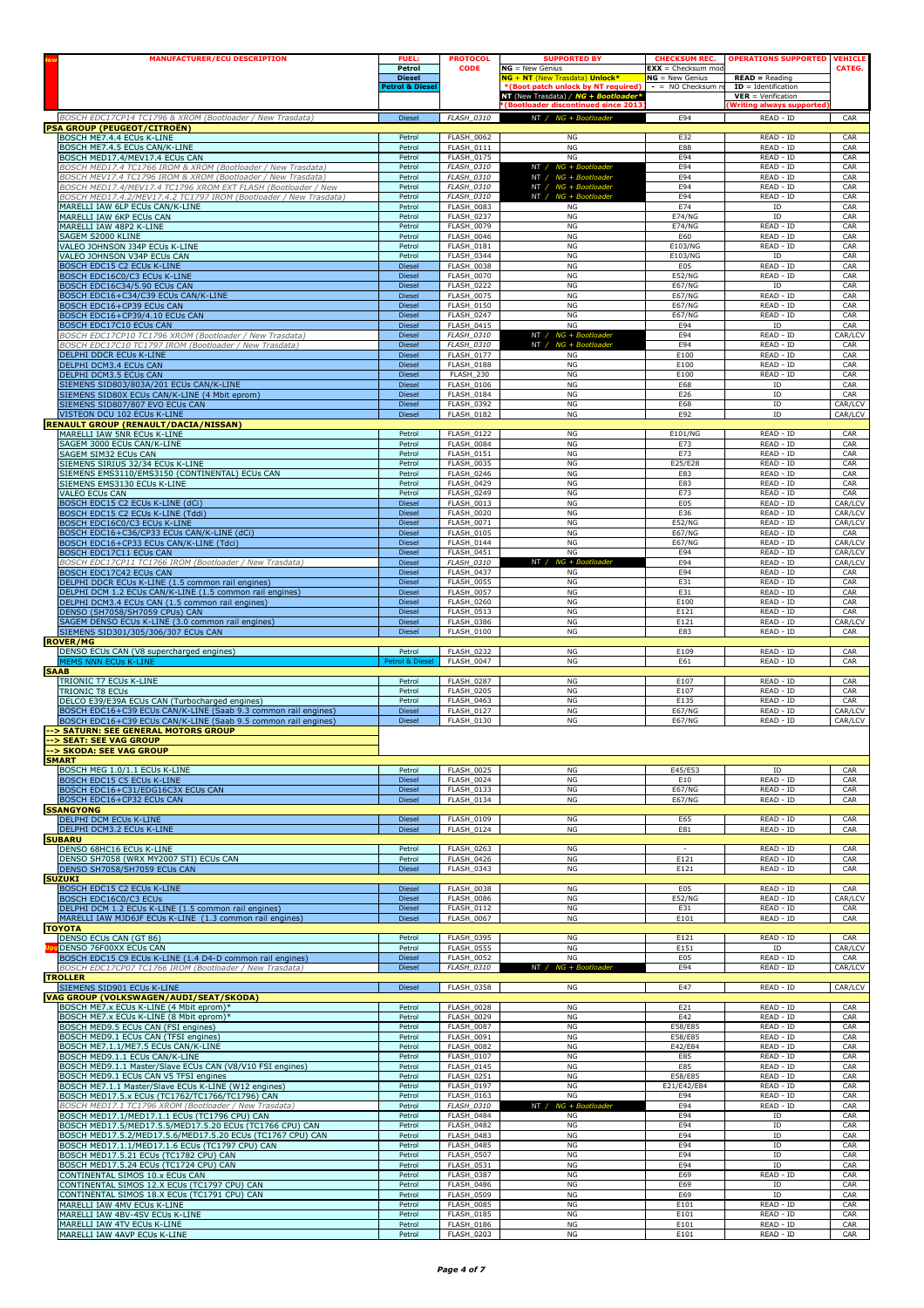| <b>MANUFACTURER/ECU DESCRIPTION</b>                                     | <b>FUEL:</b>               | <b>PROTOCOL</b>   | <b>SUPPORTED BY</b>                              | <b>CHECKSUM REC.</b> | <b>OPERATIONS SUPPORTED</b>     | <b>VEHICLE</b> |
|-------------------------------------------------------------------------|----------------------------|-------------------|--------------------------------------------------|----------------------|---------------------------------|----------------|
|                                                                         | Petrol                     | <b>CODE</b>       | $NG = New Genius$                                | $EXX =$ Checksum mod |                                 | CATEG.         |
|                                                                         | <b>Diesel</b>              |                   | NG + NT (New Trasdata) Unlock*                   | $NG = New Genius$    | $READ = Reading$                |                |
|                                                                         | <b>Petrol &amp; Diesel</b> |                   | *(Boot patch unlock by NT required)              | $-$ = NO Checksum re | $ID = Identification$           |                |
|                                                                         |                            |                   | NT (New Trasdata) / NG + Bootloader <sup>3</sup> |                      | $VER = Verification$            |                |
|                                                                         |                            |                   | (Bootloader discontinued since 2013              |                      | <b>Writing always supported</b> |                |
| MARELLI IAW 4HV/4GV ECUs K-LINE                                         | Petrol                     | <b>FLASH 0235</b> | NG                                               | E101                 | READ - ID                       | CAR            |
| MARELLI IAW 7GV XC2785 ECUs K-LINE                                      | Petrol                     | <b>FLASH 0345</b> | NG                                               | E101                 | $READ - ID$                     | CAR            |
| SIEMENS SIMOS 3.x ECUs K-LINE                                           | Petrol                     | <b>FLASH 0276</b> | NG                                               | E33                  | READ - ID                       | CAR            |
| SIEMENS SIMOS 6.2-6.3 ECUs CAN                                          | Petrol                     | FLASH 0215        | <b>NG</b>                                        | E69                  | READ - ID                       | CAR            |
| SIEMENS SIMOS 7.1 ECUs K-LINE                                           | Petrol                     | <b>FLASH 0268</b> | <b>NG</b>                                        | E33                  | READ - ID                       | CAR            |
| SIEMENS SIMOS 9.1 ECUs K-LINE                                           | Petrol                     | <b>FLASH 0269</b> | NG                                               | E33                  | READ - ID                       | CAR            |
| BOSCH EDC15 VM+ ECUs K-LINE (1.9 turbo diesel engines)                  | <b>Diesel</b>              | FLASH 0015        | NG                                               | E13/E40              | READ - ID                       | CAR            |
| BOSCH EDC15 VM+ ECUs K-LINE (2.5 V6 turbo diesel engines 4 Mbit eprom)* | <b>Diesel</b>              | <b>FLASH 0016</b> | NG                                               | E13/E40              | READ - ID                       | CAR            |
| BOSCH EDC15 P+ ECUs K-LINE (1.4/1.9 injector-pump engines)              | Diesel                     | <b>FLASH 0017</b> | NG                                               | E13/E40              | READ - ID                       | CAR            |
| BOSCH EDC15 VM+ ECUs K-LINE (2.5 V6 turbo diesel engines 8 Mbit eprom)* | <b>Diesel</b>              | <b>FLASH 0030</b> | NG                                               | E13/E40              | READ - ID                       | CAR            |
| BOSCH EDC16 U/2.1 ECUs K-LINE (injector-pump engines)                   | <b>Diesel</b>              | <b>FLASH 0068</b> | NG                                               | <b>E52/NG</b>        | READ - ID                       | CAR/LCV        |
| BOSCH EDC16 U/2.1 Master/Slave ECUs K-LINE (V10 injector-pump eng.)*    | <b>Diesel</b>              | <b>FLASH 0139</b> | NG                                               | <b>E52/NG</b>        | READ - ID                       | CAR/LCV        |
| BOSCH EDC16+ U31/U34 ECUs CAN/K-LINE (injector-pump engines)            | <b>Diesel</b>              | <b>FLASH 0072</b> | NG                                               | <b>E67/NG</b>        | READ - ID                       | CAR/LCV        |
| BOSCH EDC16+CP34 ECUs CAN/K-LINE (common rail engines)                  | <b>Diesel</b>              | <b>FLASH 0073</b> | NG                                               | <b>E67/NG</b>        | READ - ID                       | CAR            |
| BOSCH EDC16+ U31/U34 Master/Slave ECUs CAN (V10 injector-pump eng.)*    | <b>Diesel</b>              | <b>FLASH 0140</b> | NG                                               | <b>E67/NG</b>        | READ - ID                       | CAR            |
| BOSCH EDC16+CP34 Master/Slave ECUs CAN (V8 common rail engines)         | <b>Diesel</b>              | <b>FLASH 0164</b> | NG                                               | <b>E67/NG</b>        | READ - ID                       | CAR            |
| BOSCH EDC17CP04/CP14/CP14 ECUs CAN/K-LINE (BOOT UNLOCK)*                | <b>Diesel</b>              | <b>FLASH 0148</b> | <b>NG + NT Unlock</b>                            | E94                  | READ - ID                       | CAR            |
| BOSCH EDC17 U01 ECUs CAN/K-LINE                                         | <b>Diesel</b>              | <b>FLASH 0190</b> | NG                                               | E94                  | READ - ID                       | CAR            |
| BOSCH EDC17CP04 ECUs TC1796 IROM (Bootloader / New Trasdata)            | <b>Diesel</b>              | <b>FLASH 0310</b> | NT / NG + Bootloader                             | E94                  | READ - ID                       | CAR            |
| BOSCH EDC17CP14 ECUs TC1796 USA XROM (Bootloader / New Trasdata)        | <b>Diesel</b>              | <b>FLASH 0310</b> | NT / $NG + Boothoader$                           | E94                  | READ - ID                       | CAR            |
| BOSCH EDC17CP14 ECUs TC1796 IROM (Bootloader / New Trasdata)            | <b>Diesel</b>              | <b>FLASH 0310</b> | NT / $NG + Boothoader$                           | E94                  | READ - ID                       | CAR            |
| BOSCH EDC17CP20 ECUs IROM & XROM (TC1796 CPU) CAN                       | <b>Diesel</b>              | <b>FLASH 0478</b> | NG                                               | E94                  | <b>ID</b>                       | CAR/LCV        |
| BOSCH EDC17CP20 ECUs TC1796 & IROM (Bootloader / New Trasdata)          | <b>Diesel</b>              | <b>FLASH 0310</b> | NT / NG + Bootloader                             | E94                  | READ - ID                       | CAR            |
| BOSCH EDC17CP20 ECUs TC1796 IROM (Bootloader / New Trasdata)            | <b>Diesel</b>              | FLASH 0310        | NT / NG + Bootloader                             | E94                  | READ - ID                       | CAR            |
| BOSCH EDC17CP24 ECUs TC1796 & XROM (Bootloader / New Trasdata)          | <b>Diesel</b>              | <b>FLASH 0310</b> | NT / $NG + Boothoader$                           | E94                  | READ - ID                       | CAR            |
| <b>BOSCH EDC17CP44 ECUs CAN</b>                                         | Diesel                     | <b>FLASH 0376</b> | NG                                               | E94                  | ID                              | CAR/LCV        |
| BOSCH EDC17CP44 ECUs M&S (4.2 TDI engines) CAN                          | <b>Diesel</b>              | <b>FLASH 0487</b> | NG                                               | E94                  | ID                              | CAR            |
| BOSCH EDC17CP44 ECUs TC1797 & IROM (Bootloader / New Trasdata)          | <b>Diesel</b>              | <b>FLASH 0310</b> | NT / $NG + Boothoader$                           | E94                  | READ - ID                       | CAR            |
| BOSCH EDC17CP44 ECUs TC1797 IROM (Bootloader / New Trasdata)            | <b>Diesel</b>              | <b>FLASH 0313</b> | NT / NG + Bootloader                             | E94                  | READ - ID                       | CAR/LCV        |
| <b>BOSCH EDC17C46 ECUs CAN</b>                                          | <b>Diesel</b>              | <b>FLASH 0375</b> | NG                                               | E94                  | ID                              | CAR/LCV        |
| <b>BOSCH EDC17C54 ECUs CAN</b>                                          | <b>Diesel</b>              | <b>FLASH 0476</b> | NG                                               | E94                  | ID                              | CAR/LCV        |
| <b>BOSCH EDC17C64 ECUs CAN</b>                                          | <b>Diesel</b>              | <b>FLASH 0475</b> | NG                                               | E94                  | ID                              | CAR/LCV        |
| BOSCH EDC17C74 ECUs (IROM TC1793S) CAN                                  | <b>Diesel</b>              | <b>FLASH 0539</b> | NG                                               | E94                  | ID                              | CAR/LCV        |
| BOSCH EDC17 U1 ECUs TC1766 IROM (Bootloader / New Trasdata)             | <b>Diesel</b>              | <b>FLASH 0310</b> | NT / $NG + Boothoader$                           | E94                  | READ - ID                       | CAR            |
| BOSCH EDC17 U05 ECUs TC1796 XROM (Bootloader / New Trasdata)            | <b>Diesel</b>              | <b>FLASH 0310</b> | NT / $NG + Boothoader$                           | E94                  | READ - ID                       | CAR            |
| CONTINENTAL SIMOS PCR2.1 ECUs (BOOT UNLOCK)*                            | <b>Diesel</b>              | <b>FLASH 0365</b> | <b>NG + NT Unlock</b>                            | E131                 | READ - ID                       | CAR/LCV        |
| CONTINENTAL SIMOS 8.x ECUs (BOOT UNLOCK)*                               | <b>Diesel</b>              | <b>FLASH 0396</b> | $NG + NT$ Unlock                                 | E134                 | READ - ID                       | CAR/LCV        |
| SIEMENS SIMOS 5WP4 PPD1.XX ECUs K-LINE                                  | Diesel                     | <b>FLASH 0123</b> | NG                                               | E69                  | READ - ID                       | CAR            |
| DSG MANAGEMENT - TEMIC DQ200/DQ250 CAN & K-LINE                         | Petrol & Diesel            | <b>FLASH 0419</b> | NG                                               | NG                   | READ - ID                       | CAR/LCV        |
| DSG MANAGEMENT - DQ500 CAN                                              | <b>Petrol &amp; Diesel</b> | <b>FLASH 0472</b> | NG                                               | <b>NG</b>            | READ - ID                       | CAR/LCV        |
| -- > VAUXHALL: SEE GENERAL MOTORS GROUP                                 |                            |                   |                                                  |                      |                                 |                |
| <b>VOLVO</b>                                                            |                            |                   |                                                  |                      |                                 |                |
| BOSCH EDC15 C2 ECUs K-LINE (1.9 common rail engines)                    | <b>Diesel</b>              | <b>FLASH 0013</b> | NG                                               | E05                  | READ - ID                       | CAR/LCV        |
| BOSCH EDC16+C31 ECUs K-LINE (2.4 D5 common rail engines)                | <b>Diesel</b>              | FLASH 0093        | NG                                               | <b>E67/NG</b>        | READ - ID                       | CAR            |
| BOSCH EDC17CP22 TC1796 & XROM (Bootloader / New Trasdata)               | <b>Diesel</b>              | <b>FLASH 0310</b> | $NT / NG + Boothoader$                           | E94                  | READ - ID                       | CAR            |

## BUS/HEAVY DUTY VEHICLE - ECU APPLICATIONS

| <b>AGRALE TRUCKS</b>                                                  |               |                   |                        |                          |           |                 |
|-----------------------------------------------------------------------|---------------|-------------------|------------------------|--------------------------|-----------|-----------------|
| BOSCH EDC7C1/C2 ECUs CAN (CUMMINS)                                    | Diesel        | FLASH 0272        | NG                     | $\overline{a}$           | READ - ID | <b>TRUCK</b>    |
| CONTINENTAL CM2220 ECUs CAN (CUMMINS)                                 | <b>Diesel</b> | FLASH 0548        | NG                     | ٠                        | READ - ID | <b>TRUCK</b>    |
| CONTINENTAL CM2220A ECUs CAN (CUMMINS)                                | Diesel        | <b>FLASH 0551</b> | NG                     | ٠                        | READ - ID | <b>TRUCK</b>    |
| <b>BMC TRUCKS</b>                                                     |               |                   |                        |                          |           |                 |
| RECON CM2150E ECUs CAN (CUMMINS)                                      | Diesel        | FLASH 0433        | <b>NG</b>              | $\overline{a}$           | READ - ID | <b>TRUCK</b>    |
| MOTOROLA CM850 ECUs CAN (CUMMINS)                                     | Diesel        | <b>FLASH 0471</b> | NG                     | ÷,                       | READ - ID | <b>TRUCK</b>    |
| <b>CATERPILLAR</b>                                                    |               |                   |                        |                          |           |                 |
| ADEM III/IV DATALINK                                                  | Diesel        | FLASH 0334        | NG                     | $\overline{a}$           | ID        | <b>TRUCK</b>    |
| <b>CUMMINS (GENERIC APPLICATIONS)</b>                                 |               |                   |                        |                          |           |                 |
| <b>CUMMINS CM570 ECUs CAN</b>                                         | Diesel        | <b>FLASH 0383</b> | NG                     | $\sim$                   | READ - ID | <b>TRUCK</b>    |
| <b>CUMMINS CM871 ECUs CAN</b>                                         | <b>Diesel</b> | <b>FLASH 0364</b> | NG                     | $\overline{a}$           | READ - ID | <b>TRUCK</b>    |
| CUMMINS CM875 ECUs CAN                                                | <b>Diesel</b> | <b>FLASH 0361</b> | NG                     |                          | READ - ID | <b>TRUCK</b>    |
| <b>CUMMINS CM876 ECUs CAN</b>                                         | <b>Diesel</b> | <b>FLASH 0406</b> | NG                     | $\sim$                   | READ - ID | <b>TRUCK</b>    |
| CUMMINS CM2150D ECUs CAN                                              | <b>Diesel</b> | <b>FLASH_0400</b> | NG                     | $\overline{a}$           | READ - ID | <b>TRUCK</b>    |
| CUMMINS CM2220 ECUs CAN                                               | <b>Diesel</b> | <b>FLASH 0546</b> | NG                     |                          | READ - ID | <b>TRUCK</b>    |
| <b>CUMMINS CM2220A ECUs CAN</b>                                       | <b>Diesel</b> | <b>FLASH 0523</b> | NG                     | $\sim$                   | READ - ID | <b>TRUCK</b>    |
| <b>CUMMINS CM2250 ECUs CAN</b>                                        | Diesel        | FLASH_0398        | <b>NG</b>              |                          | READ - ID | <b>TRUCK</b>    |
| <b>CUMMINS CM2350 ECUs CAN</b>                                        | <b>Diesel</b> | FLASH 0422        | NG                     | $\sim$                   | READ - ID | <b>TRUCK</b>    |
| <b>DAF TRUCKS</b>                                                     |               |                   |                        |                          |           |                 |
| BOSCH MS6.2 ECUs K-LINE                                               | <b>Diesel</b> | FLASH 0040        | <b>NG</b>              | E102                     | READ - ID | <b>TRUCK</b>    |
| <b>BOSCH ECSDC3 ECUs CAN (CUMMINS)</b>                                | <b>Diesel</b> | <b>FLASH 0119</b> | <b>NG</b>              | ٠                        | READ - ID | <b>TRUCK</b>    |
| DELPHI DCMI ECUs K-LINE                                               | <b>Diesel</b> | FLASH_0121        | NG                     | E76                      | READ - ID | <b>TRUCK</b>    |
| DELPHI ETC3 ECUs CAN (PACCAR)                                         | <b>Diesel</b> | <b>FLASH 0378</b> | <b>NG</b>              | E138                     | READ - ID | <b>TRUCK</b>    |
| MOTOROLA CM850 ECUs CAN (CUMMINS)                                     | <b>Diesel</b> | <b>FLASH 0208</b> | <b>NG</b>              | $\sim$                   | READ - ID | <b>TRUCK</b>    |
| DAIMLER TRUCKS (SEE ALSO MERCEDES TRUCKS)                             |               |                   |                        |                          |           |                 |
| <b>CUMMINS CM871 ECUs CAN</b>                                         | Diesel        | FLASH 0447        | <b>NG</b>              | $\sim$                   | READ - ID | <b>TRUCK</b>    |
| <b>CUMMINS CM2150D ECUs CAN</b>                                       | <b>Diesel</b> | <b>FLASH 0274</b> | NG                     | $\overline{a}$           | READ - ID | <b>TRUCK</b>    |
| CUMMINS CM2250 ECUs CAN                                               | <b>Diesel</b> | <b>FLASH_0464</b> | NG                     | $\overline{\phantom{a}}$ | READ - ID | <b>TRUCK</b>    |
| CUMMINS CM2350 ECUs CAN                                               | Diesel        | <b>FLASH 0473</b> | NG                     | $\sim$                   | READ - ID | <b>TRUCK</b>    |
| <b>DETROIT DIESEL TRUCKS</b>                                          |               |                   |                        |                          |           |                 |
| TEMIC ACM2.2 ECUs K-LINE (Bootloader / New Trasdata)<br><b>DOOSAN</b> | Diesel        | FLASH 0314        | NT / NG + Bootloader   | E132                     | READ - ID | <b>TRUCK</b>    |
| BOSCH EDC7C1/C2 ECUs K-LINE                                           | Diesel        | <b>FLASH 0138</b> | NG                     | E52                      | READ - ID | <b>TRUCK</b>    |
| <b>FORD TRUCKS</b>                                                    |               |                   |                        |                          |           |                 |
| BOSCH EDC7C1/C2 ECUs CAN (CUMMINS)                                    | Diesel        | <b>FLASH 0198</b> | NG                     | ÷.                       | READ - ID | <b>TRUCK</b>    |
| CONTINENTAL CM2220C ECUs CAN (CUMMINS)                                | Diesel        | FLASH 0542        | NG                     | $\sim$                   | READ - ID | <b>TRUCK</b>    |
| MOTOROLA CM850 ECUs CAN (CUMMINS)                                     | Diesel        | <b>FLASH 0219</b> | NG                     |                          | READ - ID | <b>TRUCK</b>    |
| MOTOROLA CM2350 ECUs CAN (CUMMINS)                                    | Diesel        | <b>FLASH 0470</b> | NG                     | $\overline{\phantom{a}}$ | READ - ID | <b>TRUCK</b>    |
| RECON CM2150E ECUs CAN (CUMMINS)                                      | <b>Diesel</b> | <b>FLASH 0399</b> | <b>NG</b>              | $\overline{a}$           | READ - ID | <b>TRUCK</b>    |
| <b>FREIGHTLINER TRUCKS</b>                                            |               |                   |                        |                          |           |                 |
| <b>CUMMINS CM570 ECUs CAN</b>                                         | Diesel        | <b>FLASH 0408</b> | NG                     | ٠                        | READ - ID | <b>TRUCK</b>    |
| <b>TEMIC ECUs K-LINE</b>                                              | <b>Diesel</b> | <b>FLASH 0379</b> | NG                     | <b>E54/NG</b>            | READ - ID | <b>TRUCK</b>    |
| TEMIC DDEC6 ECUs K-LINE (Bootloader / New Trasdata)                   | Diesel        | FLASH 0314        | NT / $NG + Boothoader$ | E132                     | READ - ID | <b>TRUCK</b>    |
| <b>HYDREMA TRUCKS</b>                                                 |               |                   |                        |                          |           |                 |
| MOTOROLA CM850 ECUs CAN (CUMMINS)                                     | <b>Diesel</b> | <b>FLASH 0381</b> | <b>NG</b>              | τ                        | READ - ID | <b>TRUCK</b>    |
| <b>HYUNDAI TRUCKS</b>                                                 |               |                   |                        |                          |           |                 |
| MOTOROLA CM2250 ECUs CAN (CUMMINS)                                    | Diesel        | FLASH 0441        | NG                     | $\sim$                   | READ - ID | <b>TRUCK</b>    |
| <b>INTERNATIONAL TRUCKS</b>                                           |               |                   |                        |                          |           |                 |
| <b>CUMMINS CM570 ECUs CAN</b>                                         | Diesel        | <b>FLASH 0362</b> | NG                     |                          | READ - ID | <b>TRUCK</b>    |
| <b>CUMMINS CM870 ECUs CAN</b>                                         | <b>Diesel</b> | <b>FLASH 0339</b> | NG                     | $\sim$                   | READ - ID | <b>TRUCK</b>    |
| CUMMINS CM871 ECUs CAN                                                | Diesel        | <b>FLASH 0349</b> | NG                     | $\sim$                   | READ - ID | <b>TRUCK</b>    |
| <b>IVECO/ASTRA TRUCKS</b>                                             |               |                   |                        |                          |           |                 |
| BOSCH MS6.2 ECUs K-LINE                                               | Diesel        | <b>FLASH 0036</b> | NG                     | E102                     | READ - ID | <b>TRUCK/LC</b> |
| BOSCH MS6.3 ECUs K-LINE                                               | Diesel        | FLASH_0037        | NG                     | E102                     | READ - ID | TRUCK/LC        |
| <b>BOSCH EDC16C8 K-LINE</b>                                           | <b>Diesel</b> | <b>FLASH 0065</b> | NG                     | E52                      | READ - ID | LCV             |
| <b>BOSCH EDC7C1/C2 ECUs K-LINE</b>                                    | <b>Diesel</b> | <b>FLASH 0066</b> | NG                     | E63                      | READ - ID | <b>TRUCK</b>    |
| BOSCH EDC7UC31 ECUs K-LINE                                            | Diesel        | FLASH_0099        | NG                     | E67                      | READ - ID | <b>TRUCK</b>    |
| BOSCH EDC16+C39 ECUs K-LINE                                           | <b>Diesel</b> | <b>FLASH 0098</b> | NG                     | E67                      | READ - ID | LCV             |
| BOSCH EDC17C49/CP52 ECUs K-LINE                                       | <b>Diesel</b> | <b>FLASH 0338</b> | NG                     | E94                      | READ - ID | TRUCK/LC        |
| BOSCH EDC17CV41 ECUs CAN                                              | <b>Diesel</b> | <b>FLASH 0520</b> | <b>NG</b>              | E94                      | READ - ID | TRUCK/LC        |
| MOTOROLA CM850 ECUs CAN (CUMMINS)                                     | <b>Diesel</b> | <b>FLASH 0538</b> | NG                     | $\overline{a}$           | READ - ID | <b>TRUCK</b>    |
| <b>KAWASAKI/HITACHI</b>                                               |               |                   |                        |                          |           | <b>TRUCK/AG</b> |
| MOTOROLA CM570 ECUs (CUMMINS)                                         | <b>Diesel</b> | FLASH 0380        | <b>NG</b>              | $\overline{a}$           | READ - ID |                 |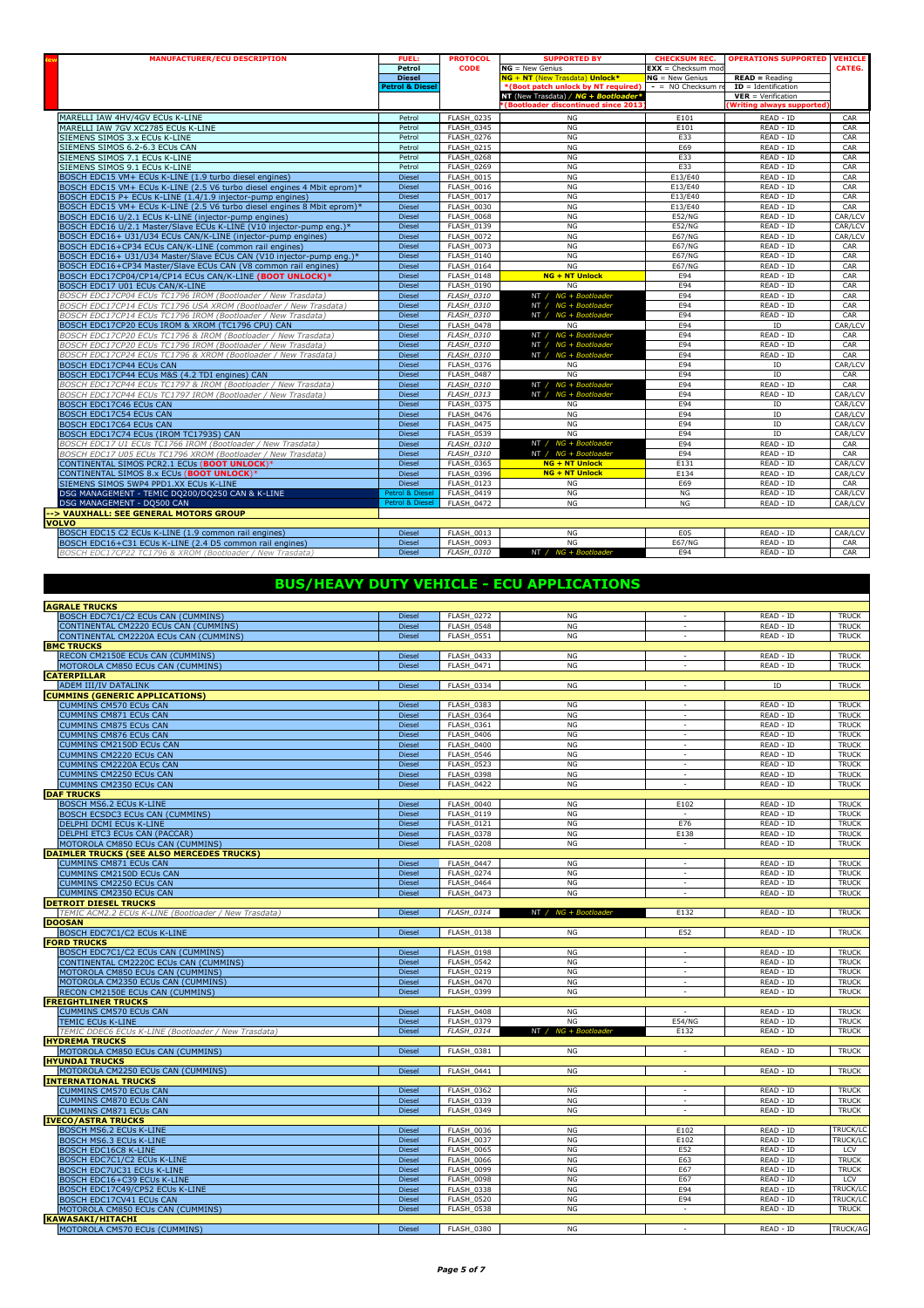|                                                                                               | <b>FUEL:</b>                                | <b>PROTOCOL</b>                        | <b>SUPPORTED BY</b>                                                  | <b>CHECKSUM REC.</b>                                 | <b>OPERATIONS SUPPORTED</b>               | <b>VEHICLE</b>               |
|-----------------------------------------------------------------------------------------------|---------------------------------------------|----------------------------------------|----------------------------------------------------------------------|------------------------------------------------------|-------------------------------------------|------------------------------|
|                                                                                               | Petrol                                      | <b>CODE</b>                            | $NG = New Genius$                                                    | $\overline{\text{EXX}}$ = Checksum mod               |                                           | CATEG.                       |
|                                                                                               | <b>Diesel</b><br><b>Petrol &amp; Diesel</b> |                                        | NG + NT (New Trasdata) Unlock*<br>(Boot patch unlock by NT required) | $NG = New Genius$<br>$-$ = NO Checksum re            | $READ = Reading$<br>$ID = Identification$ |                              |
|                                                                                               |                                             |                                        | NT (New Trasdata) / NG + Boot                                        |                                                      | $VER = Verification$                      |                              |
|                                                                                               |                                             |                                        | <b>Bootloader discontinued since 2013</b>                            |                                                      | <b>Writing always supported</b>           |                              |
| MOTOROLA CM850 ECUs CAN (CUMMINS)                                                             | Diesel                                      | FLASH_0474                             | NG                                                                   |                                                      | READ - ID                                 | <b>TRUCK</b>                 |
| <b>KASSBOHRER</b><br>MOTOROLA CM850 ECUs CAN (CUMMINS)                                        | <b>Diesel</b>                               | FLASH 0384                             | NG                                                                   |                                                      | READ - ID                                 | TRUCK/AG                     |
| <b>KENWORTH</b>                                                                               |                                             |                                        |                                                                      |                                                      |                                           |                              |
| MOTOROLA CM2150D ECUs CAN (CUMMINS)                                                           | Diesel                                      | <b>FLASH 0292</b>                      | NG                                                                   | $\overline{\phantom{a}}$                             | READ - ID                                 | <b>TRUCK</b>                 |
| MOTOROLA CM870 ECUs CAN (CUMMINS)                                                             | Diesel                                      | <b>FLASH 0397</b>                      | NG                                                                   | $\overline{\phantom{a}}$                             | READ - ID                                 | <b>TRUCK</b>                 |
| MOTOROLA CM871 ECUs CAN (CUMMINS)                                                             | <b>Diesel</b>                               | <b>FLASH 0355</b>                      | NG<br>NG                                                             | $\overline{\phantom{a}}$<br>$\overline{\phantom{a}}$ | READ - ID                                 | <b>TRUCK</b>                 |
| MOTOROLA CM570 ECUs CAN (CUMMINS)<br>TEMIC DDE6 ECUs K-LINE (Bootloader / New Trasdata)       | <b>Diesel</b><br>Diesel                     | <b>FLASH_0501</b><br><b>FLASH_0314</b> | NT /<br>NG + Bootloader                                              | E132                                                 | READ - ID<br>READ - ID                    | <b>TRUCK</b><br><b>TRUCK</b> |
| <b>KING LONG BUSES &amp; TRUCKS</b>                                                           |                                             |                                        |                                                                      |                                                      |                                           |                              |
| MOTOROLA CM2150E ECUs CAN (CUMMINS)                                                           | <b>Diesel</b>                               | FLASH_0273                             | NG                                                                   |                                                      | READ - ID                                 | <b>TRUCK</b>                 |
| RECON CM2150E ECUs CAN (CUMMINS)                                                              | Diesel                                      | <b>FLASH_0519</b>                      | <b>NG</b>                                                            | $\overline{\phantom{a}}$                             | READ - ID                                 | <b>TRUCK</b>                 |
| RECON CM2150E ECUs CAN (CUMMINS)                                                              | Diesel                                      | <b>FLASH_0540</b>                      | NG                                                                   | $\sim$                                               | READ - ID                                 | <b>TRUCK</b>                 |
| <b>MACDON</b><br>MOTOROLA CM850 ECUs CAN (CUMMINS)                                            | <b>Diesel</b>                               | <b>FLASH 0552</b>                      | NG                                                                   | $\sim$                                               | READ - ID                                 | <b>TRUCK</b>                 |
| <b>MACK TRUCKS</b>                                                                            |                                             |                                        |                                                                      |                                                      |                                           |                              |
| MOTOROLA CM871 ECUs CAN (CUMMINS)                                                             | <b>Diesel</b>                               | <b>FLASH_0481</b>                      | NG                                                                   | $\sim$                                               | READ - ID                                 | <b>TRUCK</b>                 |
| MOTOROLA CM870 ECUs CAN (CUMMINS)                                                             | Diesel                                      | <b>FLASH_0560</b>                      | NG                                                                   | $\sim$                                               | READ - ID                                 | <b>TRUCK</b>                 |
| <b>MAN TRUCKS</b>                                                                             |                                             |                                        |                                                                      |                                                      |                                           |                              |
| <b>BOSCH MS6.1 ECUs K-LINE</b>                                                                | <b>Diesel</b><br>Diesel                     | FLASH 0043<br>FLASH_0044               | NG<br>NG                                                             | E102<br>E102                                         | READ - ID<br>READ - ID                    | <b>TRUCK</b><br><b>TRUCK</b> |
| BOSCH MS6.4 ECUs K-LINE<br><b>BOSCH EDC7C3 ECUs K-LINE</b>                                    | Diesel                                      | <b>FLASH_0069</b>                      | NG                                                                   | E66                                                  | READ - ID                                 | <b>TRUCK</b>                 |
| BOSCH EDC7+/C32 ECUs K-LINE                                                                   | Diesel                                      | FLASH_0101                             | NG                                                                   | E67                                                  | READ - ID                                 | <b>TRUCK</b>                 |
| <b>MAN LATIN / VOLKSWAGEN TRUCKS</b>                                                          |                                             |                                        |                                                                      |                                                      |                                           |                              |
| CUMMINS RECON CM2150E ECUs CAN                                                                | Diesel                                      | FLASH_0407                             | NG                                                                   | $\sim$                                               | READ - ID                                 | <b>TRUCK</b>                 |
| <b>MERCEDES TRUCKS</b>                                                                        |                                             |                                        |                                                                      |                                                      |                                           |                              |
| TEMIC ECUs K-LINE (OBDII)                                                                     | Diesel                                      | FLASH_0379                             | NG                                                                   | <b>E54/NG</b>                                        | READ - ID                                 | <b>TRUCK</b>                 |
| TEMIC ECUs K-LINE (TEMICLOAD BOOT)<br>TEMIC DDEC6 ECUs K-LINE (Bootloader / New Trasdata)     | <b>Diesel</b><br>Diesel                     | <b>FLASH 0011</b><br>FLASH_0314        | NG + Temicload (Boot Programming<br>NT / NG + Bootloader             | E54<br>E132                                          | READ - ID<br>READ - ID                    | <b>TRUCK</b><br><b>TRUCK</b> |
| CONTINENTAL HDEP ECUs EURO 6 K-LINE (Bootloader / New Trasdata)                               | Diesel                                      | FLASH_0314                             | NT / NG + Bootlo                                                     | E132                                                 | READ - ID                                 | <b>TRUCK</b>                 |
| <b>MONACO TRUCKS</b>                                                                          |                                             |                                        |                                                                      |                                                      |                                           |                              |
| MOTOROLA CM870 ECUs CAN (CUMMINS)                                                             | <b>Diesel</b>                               | <b>FLASH 0382</b>                      | NG                                                                   | ÷,                                                   | READ - ID                                 | <b>TRUCK</b>                 |
| MOTOROLA CM554 ECUs CAN (CUMMINS)                                                             | <b>Diesel</b>                               | <b>FLASH_0558</b>                      | <b>NG</b>                                                            | $\overline{\phantom{a}}$                             | READ - ID                                 | <b>TRUCK</b>                 |
| <b>NISSAN TRUCKS</b><br>MOTOROLA CM850 ECUs CAN (CUMMINS)                                     |                                             | FLASH 0374                             |                                                                      | $\sim$                                               |                                           |                              |
| <b>OTOKAR</b>                                                                                 | Diesel                                      |                                        | ΝG                                                                   |                                                      | READ - ID                                 | <b>TRUCK</b>                 |
| RECON CM2150E ECUs CAN (CUMMINS)                                                              | Diesel                                      | <b>FLASH_0540</b>                      | NG                                                                   | $\sim$                                               | READ - ID                                 | <b>TRUCK</b>                 |
| <b>PETERBILT TRUCKS</b>                                                                       |                                             |                                        |                                                                      |                                                      |                                           |                              |
| MOTOROLA CM850 ECUs CAN (CUMMINS)                                                             | Diesel                                      | <b>FLASH 0255</b>                      |                                                                      |                                                      |                                           |                              |
|                                                                                               |                                             |                                        | NG                                                                   | $\sim$                                               | READ - ID                                 | <b>TRUCK</b>                 |
| MOTOROLA CM870 ECUs CAN (CUMMINS)                                                             | <b>Diesel</b>                               | <b>FLASH 0353</b>                      | NG                                                                   |                                                      | READ - ID                                 | <b>TRUCK</b>                 |
| MOTOROLA CM871 ECUs CAN (CUMMINS)                                                             | <b>Diesel</b>                               | FLASH_0385                             | $_{\rm NG}$                                                          | $\overline{\phantom{a}}$                             | $READ - ID$                               | <b>TRUCK</b>                 |
| MOTOROLA CM876 ECUs CAN (CUMMINS)                                                             | Diesel                                      | <b>FLASH_0477</b>                      | $_{\rm NG}$                                                          | $\sim$<br>$\overline{\phantom{a}}$                   | READ - ID                                 | <b>TRUCK</b>                 |
| MOTOROLA CM2150D ECUs CAN (CUMMINS)                                                           | <b>Diesel</b><br><b>Diesel</b>              | <b>FLASH_0505</b><br>FLASH 0440        | NG<br>NG                                                             |                                                      | READ - ID<br>READ - ID                    | <b>TRUCK</b><br><b>TRUCK</b> |
| MOTOROLA CM2350 ECUs CAN (CUMMINS)<br><b>RENAULT TRUCKS</b>                                   |                                             |                                        |                                                                      |                                                      |                                           |                              |
| BOSCH MS6.3 ECUs K-LINE                                                                       | Diesel                                      | <b>FLASH_0042</b>                      | $_{\rm NG}$                                                          | E102                                                 | READ - ID                                 | <b>TRUCK</b>                 |
| BOSCH MS6.2 ECUs K-LINE                                                                       | Diesel                                      | <b>FLASH_0045</b>                      | NG                                                                   | E102                                                 | READ - ID                                 | <b>TRUCK</b>                 |
| BOSCH MS6.3 2800 ECUs K-LINE                                                                  | Diesel                                      | <b>FLASH_0051</b>                      | NG                                                                   | E102                                                 | READ - ID                                 | <b>TRUCK</b>                 |
| TRW EMS2 ECUs J1708 (MPC565/566)                                                              | Diesel                                      | <b>FLASH 0102</b>                      | NG                                                                   | E80                                                  | READ - ID                                 | <b>TRUCK</b>                 |
| TRW EMS2 ECUs J1708 (specific for DXI12 engines)<br>TRW EMS2 ECUs J1708 (MPC5554) EURO4/EURO5 | <b>Diesel</b><br>Diesel                     | FLASH_0103<br>FLASH_0281               | <b>NG</b><br>$_{\rm NG}$                                             | E80<br>E80                                           | READ - ID<br>ID                           | <b>TRUCK</b><br><b>TRUCK</b> |
| <b>SCANIA TRUCKS</b>                                                                          |                                             |                                        |                                                                      |                                                      |                                           |                              |
| <b>BOSCH MS6.2 ECUs K-LINE</b>                                                                | <b>Diesel</b>                               | <b>FLASH 0039</b>                      | NG                                                                   | E102                                                 | READ - ID                                 | <b>TRUCK</b>                 |
| EMS S6/S7 ECUs CAN                                                                            | Diesel                                      | <b>FLASH_0114</b>                      | NG                                                                   | E64                                                  | READ - ID                                 | <b>TRUCK</b>                 |
| <b>EMS S8 ECUs CAN</b>                                                                        | Diesel                                      | FLASH 0443                             | NG                                                                   | E64                                                  | ID                                        | <b>TRUCK</b>                 |
| <b>SISU TRUCKS/TRACTORS</b>                                                                   | <b>Diesel</b>                               | <b>FLASH 0200</b>                      | NG                                                                   | E67                                                  | READ - ID                                 | <b>TRUCK</b>                 |
| BOSCH EDC7UC31 ECUs CAN/K-LINE<br>MOTOROLA CM570 ECUs CAN (CUMMINS)                           | <b>Diesel</b>                               | FLASH_0389                             | $_{\rm NG}$                                                          |                                                      | READ - ID                                 | <b>TRUCK</b>                 |
| <b>TATA DAEWOO TRUCKS/DAEWOO BUSES</b>                                                        |                                             |                                        |                                                                      |                                                      |                                           |                              |
| MOTOROLA CM570 ECUs CAN (CUMMINS)                                                             | Diesel                                      | <b>FLASH 0239</b>                      | NG                                                                   | $\sim$                                               | READ - ID                                 | <b>TRUCK</b>                 |
| MOTOROLA CM876 ECUs CAN (CUMMINS)                                                             | <b>Diesel</b>                               | <b>FLASH 0240</b>                      | NG                                                                   |                                                      | READ - ID                                 | <b>TRUCK</b>                 |
| BOSCH EDC7 U31 ECUs K-LINE (DOOSAN engines)                                                   | Diesel                                      | FLASH_0243                             | <b>NG</b>                                                            | E67/NG                                               | READ - ID                                 | <b>TRUCK</b>                 |
| <b>TURNKEY TRUCKS</b>                                                                         |                                             |                                        | NG                                                                   | $\sim$                                               | READ - ID                                 | <b>TRUCK</b>                 |
| MOTOROLA CM850 ECUs CAN (CUMMINS)<br><b>VOLKSWAGEN TRUCKS</b>                                 | Diesel                                      | <b>FLASH_0390</b>                      |                                                                      |                                                      |                                           |                              |
| BOSCH EDC7C1/C2 ECUs K-LINE (MWM engines)                                                     | <b>Diesel</b>                               | <b>FLASH 0142</b>                      | NG                                                                   | E52                                                  | READ - ID                                 | <b>TRUCK</b>                 |
| BOSCH EDC7C1/C2 ECUs CAN (CUMMINS)                                                            | Diesel                                      | FLASH_0199                             | NG                                                                   | $\sim$                                               | READ - ID                                 | <b>TRUCK</b>                 |
| CONTINENTAL CM2220A ECUs CAN (CUMMINS)                                                        | <b>Diesel</b>                               | <b>FLASH_0524</b>                      | NG                                                                   | $\overline{\phantom{a}}$                             | READ - ID                                 | <b>TRUCK</b>                 |
| CONTINENTAL CM2220 ECUs CAN (CUMMINS)                                                         | <b>Diesel</b>                               | <b>FLASH 0549</b>                      | NG                                                                   |                                                      | READ - ID                                 | <b>TRUCK</b>                 |
| MOTOROLA CM850 ECUs CAN (CUMMINS)<br>RECOM CM2150E ECUs CAN (CUMMINS)                         | Diesel<br>Diesel                            | <b>FLASH 0194</b><br><b>FLASH_0502</b> | NG<br>NG                                                             | $\sim$<br>$\sim$                                     | READ - ID<br>READ - ID                    | <b>TRUCK</b><br><b>TRUCK</b> |
| <b>VOLVO TRUCKS</b>                                                                           |                                             |                                        |                                                                      |                                                      |                                           |                              |
| LUCAS ECUs J1708 (B/C/D series engines)                                                       | <b>Diesel</b>                               | <b>FLASH 0060</b>                      | NG                                                                   | E55                                                  | READ - ID                                 | <b>TRUCK</b>                 |
| TRW EMS2 ECUs J1708 (MPC565/566)                                                              | <b>Diesel</b>                               | <b>FLASH 0102</b>                      | NG                                                                   | E80                                                  | READ - ID                                 | <b>TRUCK</b>                 |
| TRW EMS2 ECUs J1708 (MPC5554) EURO4/EURO5                                                     | Diesel                                      | FLASH_0281                             | $_{\rm NG}$                                                          | E80                                                  | ID                                        | <b>TRUCK</b>                 |
| VM BOSCH EDC7C1/C2 ECUs CAN/K-LINE<br><b>CUMMINS CM870 ECUs CAN</b>                           | Diesel<br><b>Diesel</b>                     | <b>FLASH 0217</b><br>FLASH 0434        | <b>NG</b><br>NG                                                      | E67<br>$\overline{\phantom{a}}$                      | READ - ID<br>READ - ID                    | <b>TRUCK</b><br><b>TRUCK</b> |

### TRACTOR/AGRICULTURAL/OFF HIGHWAY VEHICLES - ECU APPLICATIONS

| <b>BOMBARDIER</b>                       |               |                   |                                   |                          |           |            |
|-----------------------------------------|---------------|-------------------|-----------------------------------|--------------------------|-----------|------------|
| <b>CUMMINS RECON CM554 ECUs CAN</b>     | <b>Diesel</b> | <b>FLASH 0241</b> | <b>NG</b>                         | $\sim$                   | READ - ID | <b>AGR</b> |
| <b>BUHLER TRACTORS</b>                  |               |                   |                                   |                          |           |            |
| CUMMINS CM570 ECUs CAN                  | <b>Diesel</b> | <b>FLASH 0354</b> | <b>NG</b>                         | $\sim$                   | READ - ID | <b>AGR</b> |
| <b>CUMMINS CM2250 ECUs CAN</b>          | <b>Diesel</b> | <b>FLASH 0557</b> | <b>NG</b>                         | $\overline{\phantom{a}}$ | READ - ID | AGR        |
| <b>CASE TRACTORS</b>                    |               |                   |                                   |                          |           |            |
| <b>BOSCH MS6.2 ECUS K-LINE</b>          | <b>Diesel</b> | <b>FLASH 0036</b> | NG                                | E102                     | READ - ID | <b>AGR</b> |
| BOSCH EDC7C1/C2 ECUs K-LINE             | <b>Diesel</b> | <b>FLASH 0066</b> | <b>NG</b>                         | E63                      | READ - ID | <b>AGR</b> |
| <b>BOSCH EDC7UC31 ECUs K-LINE</b>       | <b>Diesel</b> | <b>FLASH 0116</b> | <b>NG</b>                         | <b>E67/NG</b>            | READ - ID | <b>AGR</b> |
| BOSCH EDC7UC31/EDC16C39 ECUs K-LINE     | <b>Diesel</b> | <b>FLASH 0117</b> | NG                                | <b>E67/NG</b>            | READ - ID | <b>AGR</b> |
| BOSCH EDC7UC31 ECUs CAN/K-LINE          | <b>Diesel</b> | <b>FLASH 0200</b> | <b>NG</b>                         | E67                      | READ - ID | AGR        |
| <b>BOSCH EDC7UC31 TIER4 ECUs K-LINE</b> | <b>Diesel</b> | <b>FLASH 0373</b> | <b>NG</b>                         | E133                     | READ - ID | AGR        |
| BOSCH EDC17C49/CP52 ECUs K-LINE         | <b>Diesel</b> | <b>FLASH 0420</b> | <b>NG</b>                         | F145                     | READ - ID | <b>AGR</b> |
| <b>BOSCH EDC17CV41 ECUs CAN</b>         | <b>Diesel</b> | FLASH 0545        | NG                                | E94/E145                 | READ - ID | AGR        |
| MOTOROLA CM554 ECUs CAN (CUMMINS)       | <b>Diesel</b> | <b>FLASH 0280</b> | NG                                |                          | READ - ID | <b>AGR</b> |
| MOTOROLA CM570 ECUs CAN (CUMMINS)       | <b>Diesel</b> | FLASH 0254        | <b>NG</b>                         | $\overline{\phantom{a}}$ | READ - ID | AGR        |
| MOTOROLA CM850 ECUs CAN (CUMMINS)       | <b>Diesel</b> | <b>FLASH 0211</b> | <b>NG</b>                         | ٠                        | READ - ID | <b>AGR</b> |
| <b>CATERPILLAR</b>                      |               |                   |                                   |                          |           |            |
| <b>ADEM III/IV DATALINK</b>             | <b>Diesel</b> | FLASH 0334        | <b>NG</b>                         | $\sim$                   | ID        | <b>AGR</b> |
| <b>CLAAS TRACTORS</b>                   |               |                   |                                   |                          |           |            |
| BOSCH EDC17CV41 ECUs CAN (FPT engines)  | <b>Diesel</b> | FLASH 0518        | NG                                | E94/E145                 | READ - ID | <b>AGR</b> |
| BOSCH EDC17C49 ECUs CAN (FPT engines)   | <b>Diesel</b> | <b>FLASH 0521</b> | <b>NG</b>                         | E94/E145                 | READ - ID | <b>AGR</b> |
| TEMIC ECUs K-LINE (OBDII)               | <b>Diesel</b> | <b>FLASH 0379</b> | NG                                | <b>E54/NG</b>            | READ - ID | AGR        |
| TEMIC ECUs K-LINE (TEMICLOAD BOOT)      | <b>Diesel</b> | <b>FLASH 0011</b> | NG + Temicload (Boot Programming) | E54                      | RFAD - ID | <b>AGR</b> |
| <b>CUMMINS (GENERIC)</b>                |               |                   |                                   |                          |           |            |
| <b>CUMMINS CM570 ECUs CAN</b>           | <b>Diesel</b> | <b>FLASH 0383</b> | NG                                | $\overline{\phantom{a}}$ | READ - ID | <b>AGR</b> |
| <b>CUMMINS CM871 ECUs CAN</b>           | <b>Diesel</b> | <b>FLASH 0364</b> | <b>NG</b>                         |                          | READ - ID | <b>AGR</b> |
| CUMMINS CM875 ECUs CAN                  | <b>Diesel</b> | <b>FLASH 0361</b> | <b>NG</b>                         | $\overline{\phantom{a}}$ | READ - ID | AGR        |
| CUMMINS CM2250 FCUs CAN                 | <b>Diesel</b> | <b>FLASH 0398</b> | NG                                | $\overline{\phantom{0}}$ | READ - ID | <b>AGR</b> |
| <b>DEUTZ-FAHR TRACTORS</b>              |               |                   |                                   |                          |           |            |
| BOSCH EDC7UC31/EDC16 U40 ECUs K-LINE    | <b>Diesel</b> | <b>FLASH 0209</b> | NG                                | E67                      | READ - ID | <b>AGR</b> |